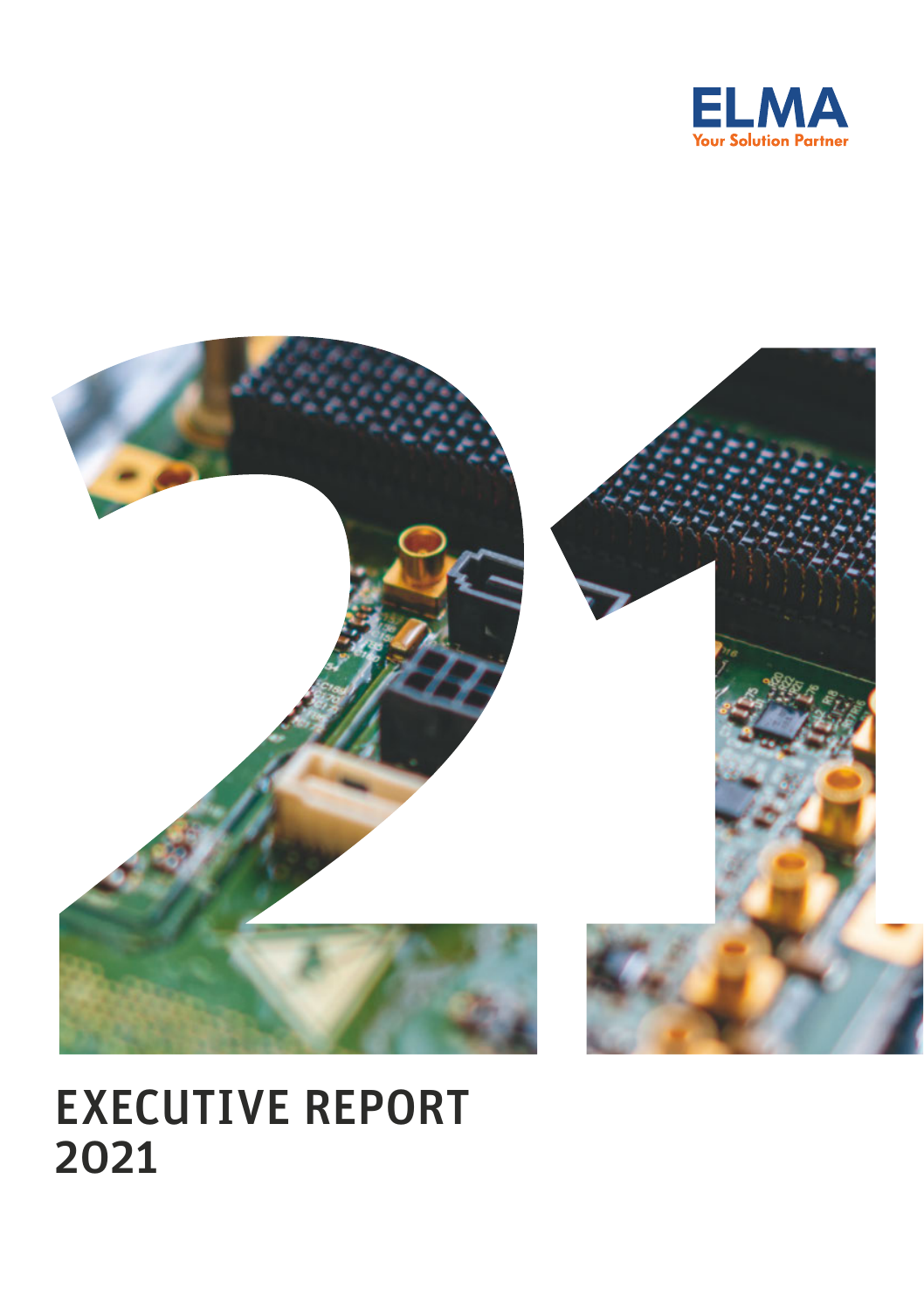# ELMA – Your Solution Partner

**Elma Electronic is a global manufacturer of electronic packaging products for the embedded systems market – from components, backplanes, power supply solutions, storage boards and chassis platforms to fully integrated systems. Elma is listed at the Swiss Stock Exchange, with subsidiaries in 10 countries on 3 continents. To ensure our integrated solutions are optimized to our customers' needs, Elma partners with leading board manufacturers in the industry.**

**Elma also provides enclosure solutions and rotary switches for demanding applications for electronic companies. The company has a broad base of proven standard products which can be tailored to individual applications: Elma offers services from the initial concept to volume production. Elma's reliable solutions, flexibility, and design expertise are key reasons why the leading companies in the world choose Elma time and again.**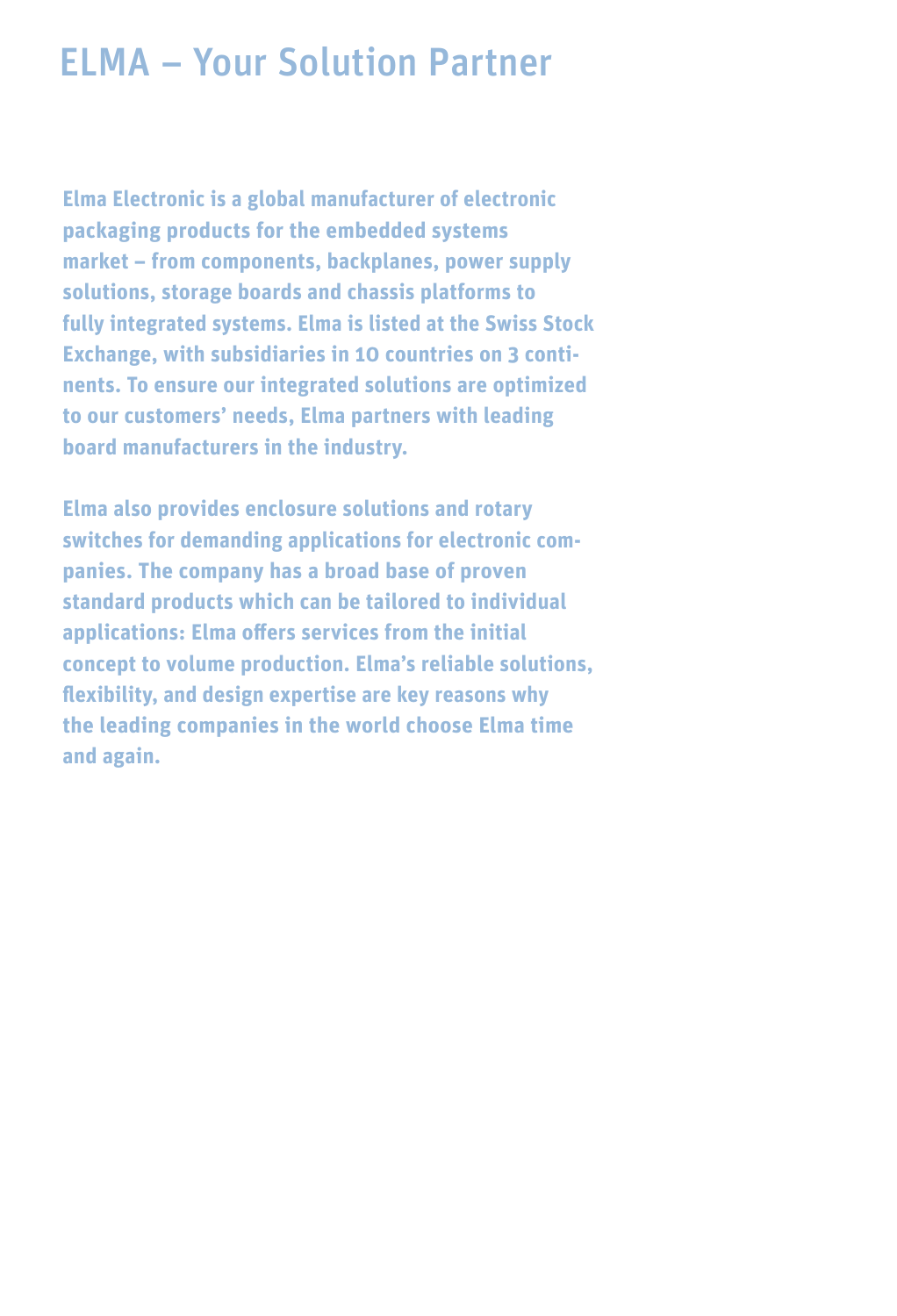# Key Figures 2021

# Elma Group Key Figures

| in CHF 1.000                                          | 2021    | 2020    |  |
|-------------------------------------------------------|---------|---------|--|
| Order income                                          | 160,308 | 153,288 |  |
| Net sales                                             | 149,277 | 147,036 |  |
| EBITDA                                                | 12,280  | 9,939   |  |
| in % of net sales                                     | 8.2     | 6.8     |  |
| EBIT                                                  | 9,053   | 6,555   |  |
| in % of net sales                                     | 6.1     | 4.5     |  |
| Net profit                                            | 7,539   | 5,584   |  |
| in % of net sales                                     | 5.1     | 3.8     |  |
| in % of average equity                                | 16.2    | 13.5    |  |
| Cash Flow from operating activities                   | 5,739   | 10,326  |  |
| Balance sheet total                                   | 97,580  | 91,803  |  |
| Shareholders' equity                                  | 50,577  | 42,591  |  |
| in % of balance sheet total                           | 51.8    | 46.4    |  |
| Headcount year end in FTE (incl. temporary employees) | 805     | 778     |  |

The Alternative Performance Measures are described on page 27 of this Executive Report or on Elma's website at the following link: [www.elma.com/en/investors/company-profile/alternative-measures](http://www.elma.com/en/investors/company-profile/alternative-measures)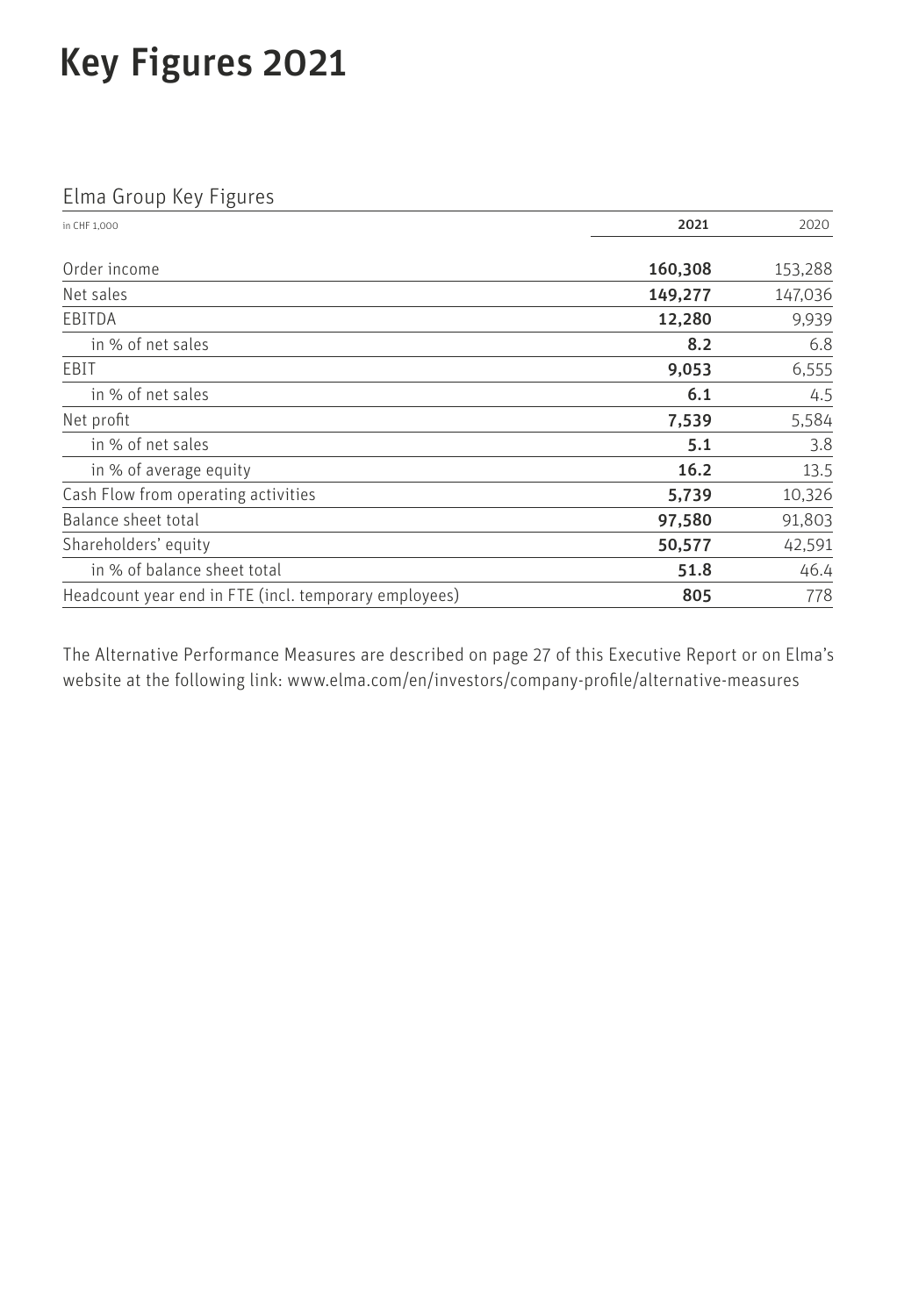

149.3

million CHF net sales

> million CHF<br>
> met profit<br>
> met profit<br>
> million CU net profit 7.5

Shareholders' equity 51.8%

million CHF order income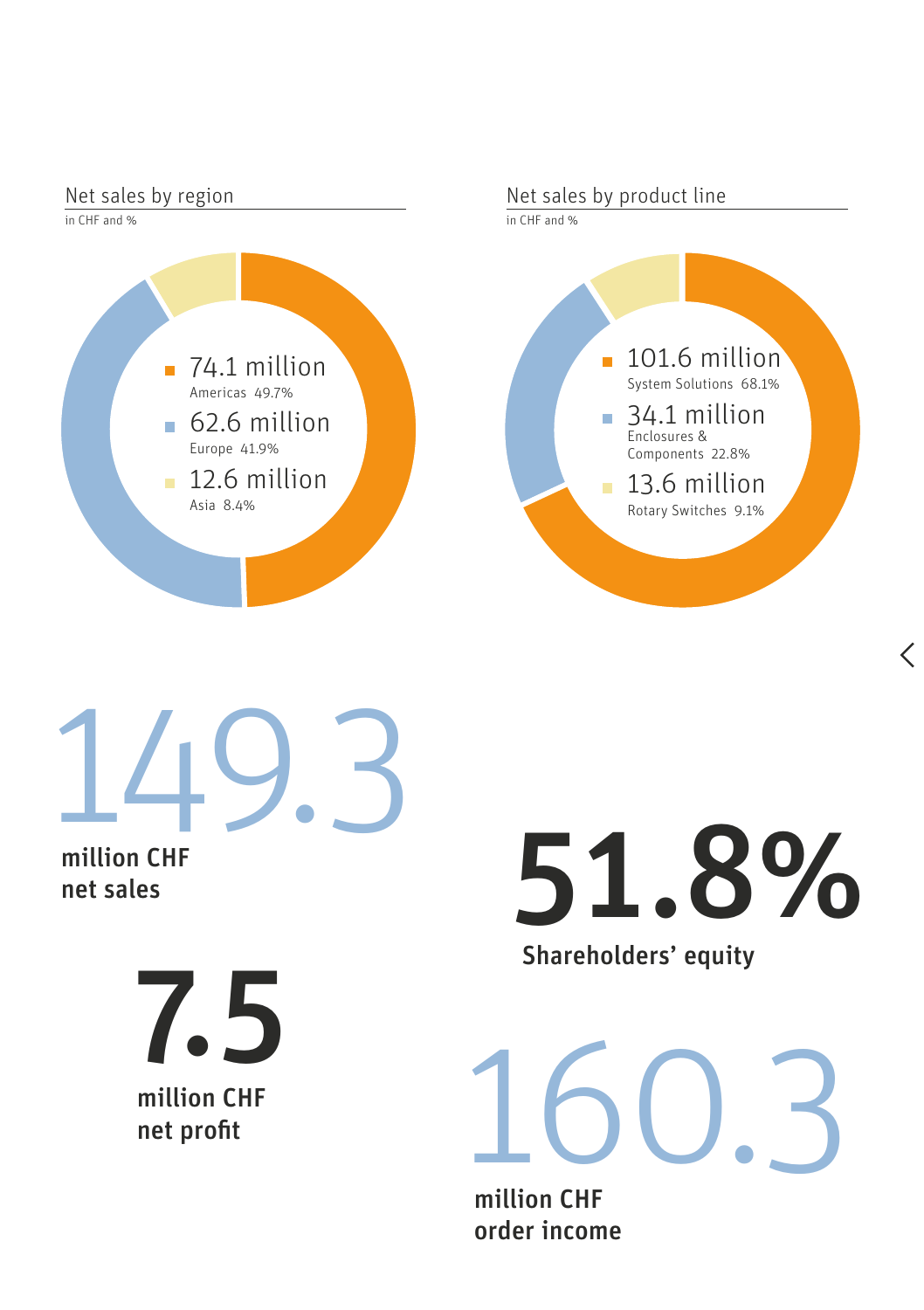# Content

| <b>Letter to Shareholders</b>                    |  |
|--------------------------------------------------|--|
| Strategy of the Elma Group                       |  |
| Regions                                          |  |
| <b>Technical Paper Artificial Intelligence</b>   |  |
| <b>Highlights</b>                                |  |
| <b>Product Lines</b>                             |  |
| <b>Customer Project</b>                          |  |
| <b>Financial Reports</b>                         |  |
| Consolidated Balance Sheet Elma Group            |  |
| Consolidated Income Statement Elma Group         |  |
| Consolidated Cash Flow Statement Elma Group      |  |
| Balance Sheet Elma Electronic AG, Switzerland    |  |
| Income Statement Elma Electronic AG, Switzerland |  |
| Appropriation of Retained Earnings               |  |
| Multi-Year Overview Elma Group                   |  |
| Alternative Performance Measures                 |  |
| <b>Group Companies</b>                           |  |
| Imprint                                          |  |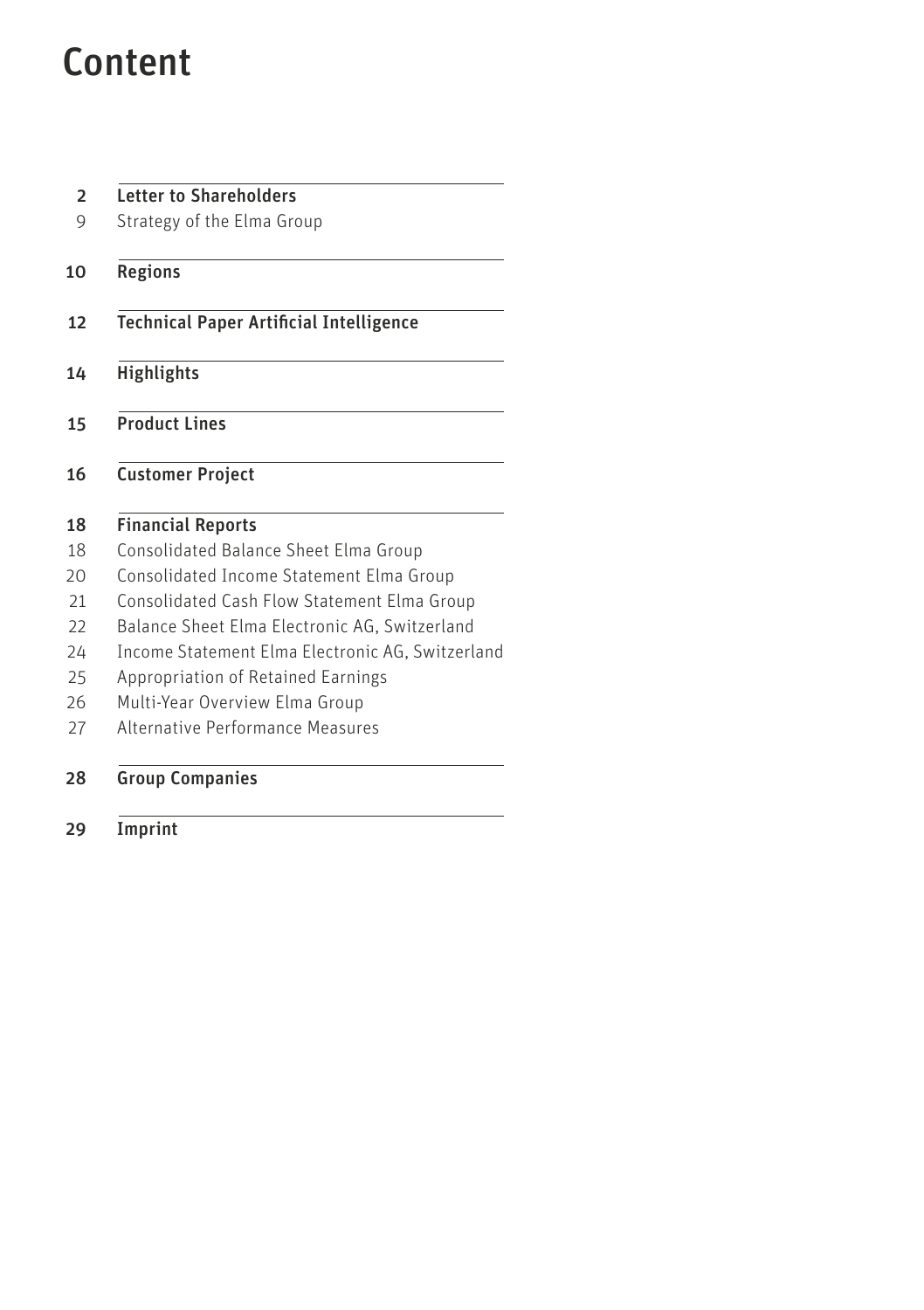# <span id="page-5-0"></span>Dear Shareholders,

The Elma Group increases order income, net sales, operating and net profit in the business year 2021 and resumes dividend payment.

- Order income of CHF 160.3 million increased by 5.3% adjusted for currency effects (previous year: CHF 153.3 million)
- Net sales of CHF 149.3 million improved by 2.5% adjusted for currency effects (previous year: CHF 147.0 million)
- EBIT increased to CHF 9.1 million (previous year: CHF 6.6 million) due to operational improvements in the USA and strong output in Asia and Switzerland
- Net profit improved to CHF 7.5 million (previous year: CHF 5.6 million) despite higher tax charges
- All three regions made a positive profit contribution in 2021
- Repayment of bank liabilities led to lower net debts of CHF 14.3 million (previous year: CHF 16.9 million)
- Equity ratio further improved to 51.8% (December 31, 2020: 46.4%)
- Board of Directors proposes the Annual General Meeting a dividend payment for the first time since 2008 of CHF 2.00 per share
- Election of Bruno Cathomen as fifth member of the Board of Directors proposed
- Four Military & Aerospace Engineering Technology Innovation Awards received

## Market trends

Elma looks back on a successful 2021 business year. In addition to a pandemic-related demand from customers, the optimization of production processes in the USA and the strong deliveries in the Asia region and Switzerland led to a significant improvement in results.

In addition to a 10% increase in net sales in local currency, the Americas region optimized its operational processes and was thus able to significantly increase the operating result compared with the previous year. In the Europe region, net sales were lower despite a significantly higher order income (+18.7% compared with previous year). Overall, the operating result mainly due to the strong performance of the parent company in Switzerland. The Asia region grew both in terms of net sales and operating income and reported a strong result in 2021.

The Elma Group increases order income, net sales, operating and net profit in the business year 2021 and resumes dividend payment.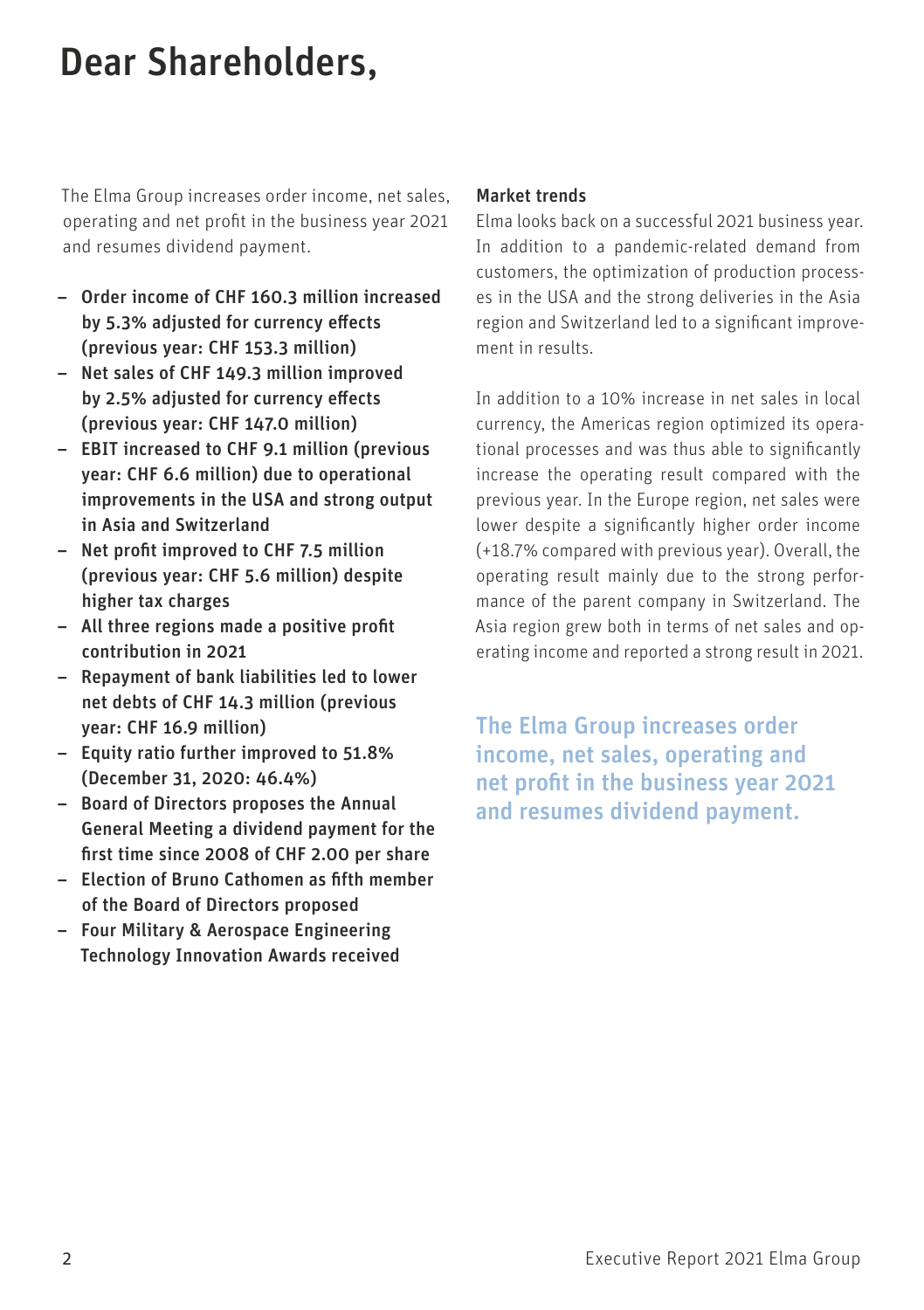### Order income

Elma's products were in strong demand in Europe and Asia which increased the group-wide order income significantly. The order income of CHF 160.3 million exceeded the previous year by 4.6%; adjusted for currency effects, the increase was 5.3%. Orders are recorded as order income only if delivery is taking place within the next six months.

In the Europe region, the demand was particularly high in Switzerland, UK and Germany for the entire Elma product range. Order income increased by 18.7% to CHF 76.8 million (previous year: CHF 64.7 million); adjusted for currency effects, the increase was 17.5%. The Asia region recorded a 12.9% higher intake of CHF 13.3 million (previous year: CHF 11.8 million); adjusted for currency effects a plus of 15.5% was recorded. Asia is particularly successful with enclosure solutions. In the Americas region, orders fell by 6.5% and reached USD 76.7 million in local currency (previous year: USD 82.0 million); in Swiss Francs, this corresponds to a decrease of 8.6%, which was attributable to the restrained demand for system solutions. The components business developed positively in the USA in 2021.

### Net sales

Net sales of the Elma Group increased by 1.5% to CHF 149.3 million (previous year: CHF 147.0 million); in local currency, a global growth of 2.5% was recorded. The Americas region increased net sales by 10.3% to USD 81.1 million (previous year: USD 73.5 million); in Swiss Francs sales went up 7.8%. The Europe region recorded increased demand for enclosures solutions and components. The Swiss company in particular was able to increase its net sales by more than 7%.

Elma's products were in strong demand in Europe and Asia which increased the group-wide order income significantly.

Activities in Germany, France and the UK leveled off as a result of bottlenecks in the supply chains as well as further project delays. Overall, there was a decrease of 5.1% to CHF 62.5 million (previous year: 65.9 million); adjusted for currency effects, net sales declined by 6.0%. In the Asia region, net sales rose by 1.7% to CHF 12.6 million (previous year: CHF 12.4 million), which was mainly attributable to the Enclosures & Components productline; adjusted for currency effects, growth reached 4.1%.

The System Solutions product line closed the 2021 business year with net sales of CHF 101.6 million (previous year: CHF 108.8 million), which was a decline of 6.7% or a minus of 5.8% after currency effects adjustments. While net sales in the USA in local currency increased slightly, Systems Solutions declined in both the Europe and Asia regions as a result of delivery delays for critical components. The Enclosures & Components product line increased its 2021 net sales by more than 30% from CHF 26.2 million to CHF 34.1 million; adjusted for currency effects, the increase was 31.6%. The Rotary Switches product line also had a strong year. Sales increased by 13.3% to CHF 13.6 million (previous year: CHF 12.0 million); adjusted for currency effects, the increase was 13.7%.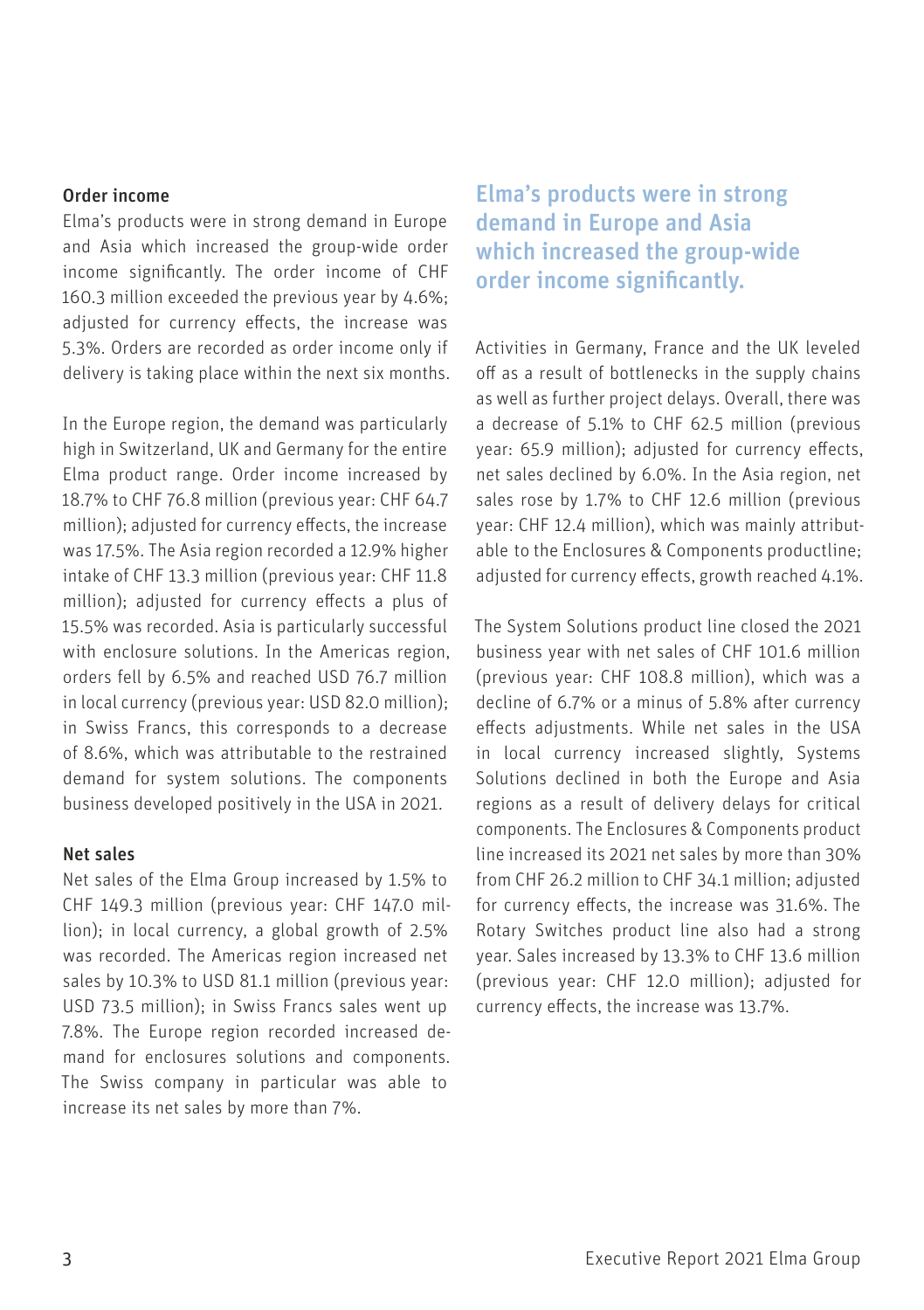#### EBIT and net profit

The Elma Group closes the 2021 business year with a higher net profit of CHF 7.5 million (previous year: CHF 5.6 million), despite higher income tax charges, driven by the substantial higher profitability in the USA. The EBITDA increased significantly to CHF 12.3 million and an EBITDA margin of 8.2% respectively (previous year: CHF 9.9 million or 6.8%). EBIT also improved and reached CHF 9.1 million; the EBIT margin was 6.1% (previous year: CHF 6.6 million or 4.5%). The profit per share amounted to CHF 32.99 (previous year: CHF 24.44). The improved profitability is attributable to the operational improvements realized in the USA and significantly higher profit contributions achieved in Switzerland and Asia.

### Strong balance sheet

As of December 31, 2021, the Elma Group reported total assets of CHF 97.6 million (previous year: CHF 91.8 million). The equity ratio increased to 51.8% (previous year: 46.4%). Net debts were further reduced by CHF 2.6 million to CHF 14.3 million (previous year: CHF 16.9 million). Cash fell by CHF 4.1 million, while bank liabilities were reduced by CHF 6.7 million.

The investments have paid off and contributed to a significant improvement in the operating profit of the Elma Group in 2021.

### Operating cash flow

The operating cash flow amounted to CHF 5.7 million and was thus CHF 4.6 million behind the previous year (previous year: CHF 10.3 million). The decline in the operating cash flow was due to the fact that Elma gave high priority to ensuring its ability to deliver and therefore increased inventories by over CHF 6 million.

We strive for enhanced cooperation with technical universities to attract talented graduates and experts.

#### Successful growth strategy

In recent years, Elma has made substantial investments in the new industrial campus in Atlanta, USA, and in increasing the degree of automation in the Romania factory. The investments have paid off and contributed to a significant improvement in the operating profit of the Elma Group in 2021. These strategic measures will be continued, strengthen the Elma Group in the long term and create room for further profitable growth.

Elma has its roots in Wetzikon, Switzerland with an industrial centre and "think tank". To continue our growth strategy, we are planning an area development project in Wetzikon. The aim is to transform the Swiss location into a modern industrial campus with a focus on system integration and electronic design. We strive for enhanced cooperation with technical universities to attract talented graduates and experts.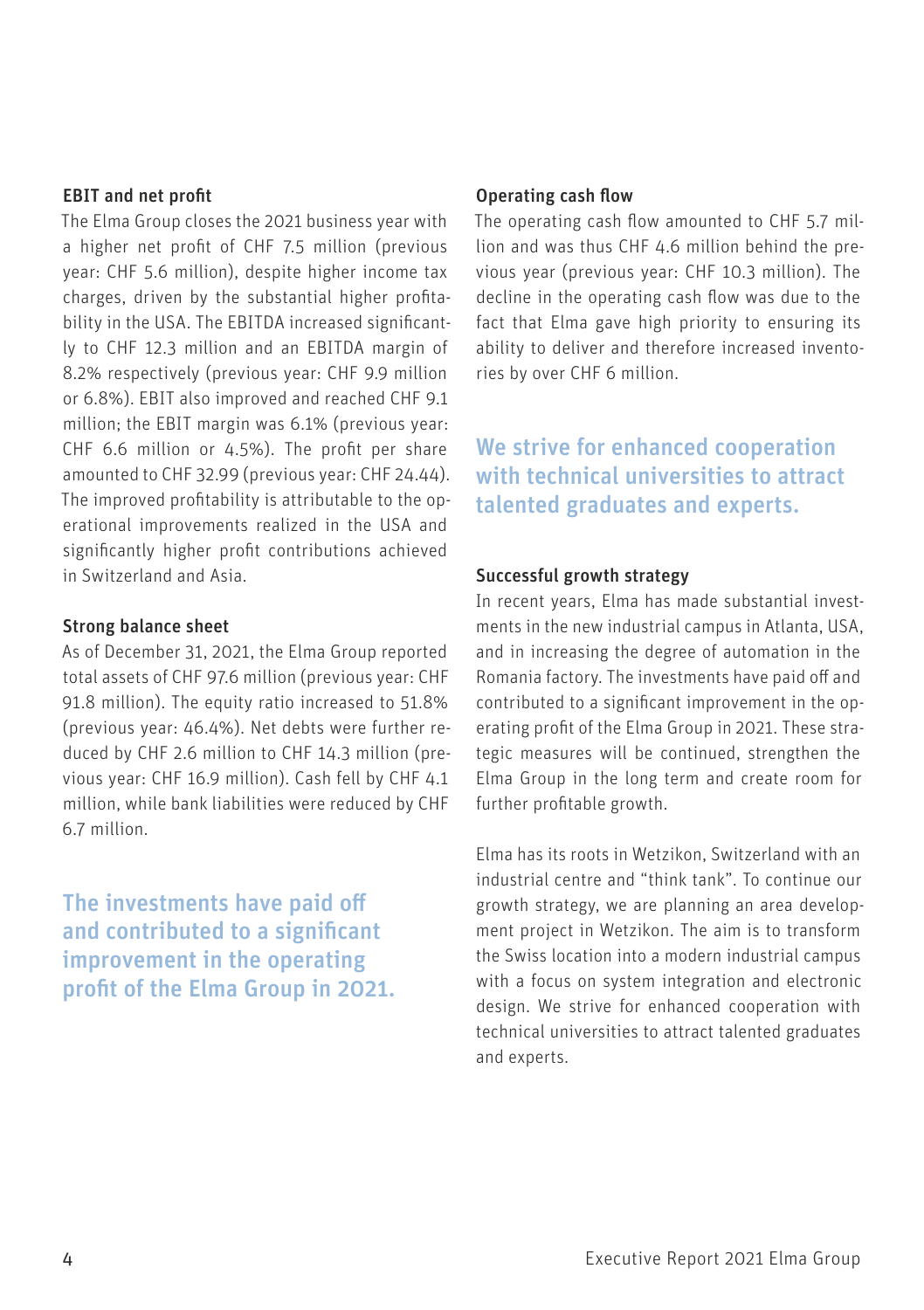#### Long-term dividend policy

In recent years, the Board of Directors has set three requirements for a dividend payment: improved balance sheet structure, reduced net debts and an equity ratio of over 50%. In 2021, these three requirements were met, and the Board of Directors will propose a dividend payment in the amount of CHF 2.00 per share to the Annual General Meeting on April 21, 2022. This is the first dividend payment since 2008. In the future, Elma will strive for a sustainable and stable dividend policy and intends to distribute funds to its shareholders which are not required for the further development and expansion of business activities.

In the future, Elma will strive for a sustainable and stable dividend policy and intends to distribute funds to its shareholders which are not required for the further development and expansion of business activities.

#### Medium-term corporate goals

- 1. With the construction of a new building as an integral part of the overall site planning and related substantial investment in Wetzikon, the Swiss entity shall again become the heart of the Elma Group. These investments will strengthen the Elma Group's strategy of creating an environment for the collaboration with industrial partners and universities, which should support sustainable growth.
- 2. Elma wants to lay the foundation for an aboveaverage growth with targeted acquisitions and partnerships.
- 3. Elma strives for a sustainable dividend policy with a continuous increase in dividend payments in order to offer shareholders attractive prospects in the medium to long term.

#### Innovation, research and development

Elma offers products and solutions from individual components to fully integrated systems. For us, innovation is one of the most important success factors to supply our customers in a wide variety of industries with market-oriented products and to promote profitable growth in all three regions and product lines. Elma is "Your Solution Partner".

Elma has developed two new innovative products for the megatrend Artificial Intelligence (AI). The "JetKit-3010 Board" and the "JetSys-5320" fit perfectly into existing ecosystems and offer a boost in computing power for AI applications, such as autonomous driving or transport and defense applications. More information on the Artificial Intelligence megatrend and Elma's solutions are described on pages 12 to 13.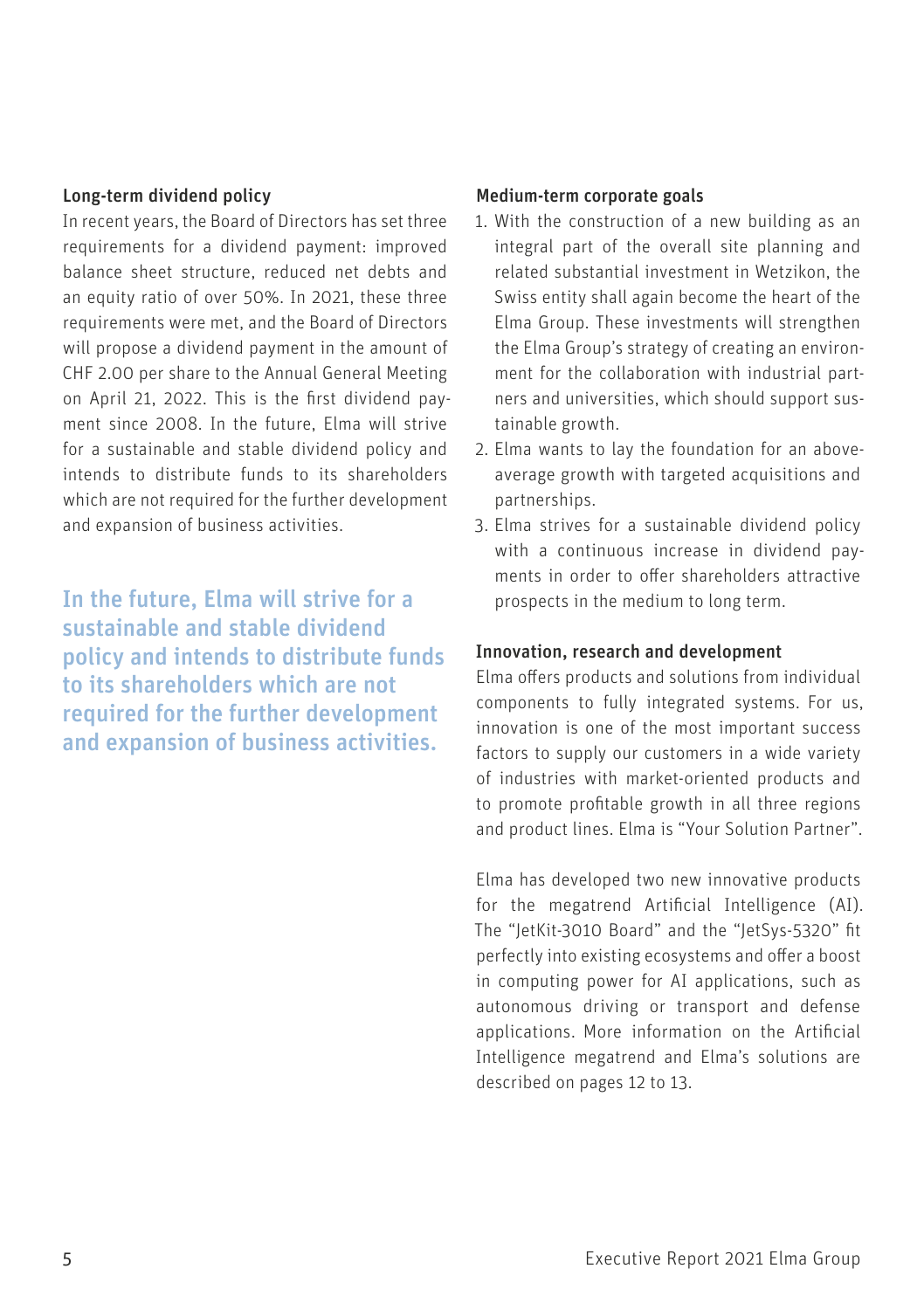# We have developed two new innovative products for the megatrend Artificial Intelligence (AI).

Elma USA has again received four Military & Aerospace Engineering Technology Innovation Awards. Honorees of the Technology Innovation Awards have made a pioneering contribution to the defense and aerospace industries and are recognized as leaders with innovative solutions and products. Three gold awards were received for our product innovations from the wide range of embedded computing systems. In addition, we received a silver award for a product from the Rotary Switches product line.

### Sustainability

Sustainable development is critical in protecting the environmental, social and economic health and vitality and ensuring the long-term success of our company. A sustainable mindset helps us to make the right decisions for our customers, employees, suppliers, shareholders and our social network. Elma pursues a sustainability strategy that is shaped by personal responsibility, our own innovative strength and moral integrity.

In the short term, our focus is on protecting the health and safety of our employees and on securing the supply for our customers. Elma's values and our daily activities are the basis for trust in our company. The Code of Conduct and Ethics as well as the Anti-Bribery Compliance Policy describe our corporate culture and our shared values to which we are committed worldwide. They apply to all employees and management members in the Elma Group worldwide as well as to the Board of Directors. The Code of Conduct and the policies as well as the due diligence statement and the conflict materials reporting are available on our website. Direct link: [https://www.elma.com/en/who-we-are/](https://www.elma.com/en/who-we-are/quality-compliance/switzerland) [quality-compliance/switzerland](https://www.elma.com/en/who-we-are/quality-compliance/switzerland)

Elma is committed to sustainability and the group will contribute to net zero by 2050 or earlier in line with the Paris Agreement and the Swiss federal targets.

Elma is committed to sustainability and the group will contribute to net zero by 2050 or earlier in line with the Paris Agreement and the Swiss federal targets. During 2022, we will define the detailed plan to reach this goal by using science-based targets methodology that will cover scope 1, 2 and  $3$  CO<sub>2</sub> emissions equivalent. This strategic initiative will help the group to drive positive changes in the organisation and position the company for the next phase of its development.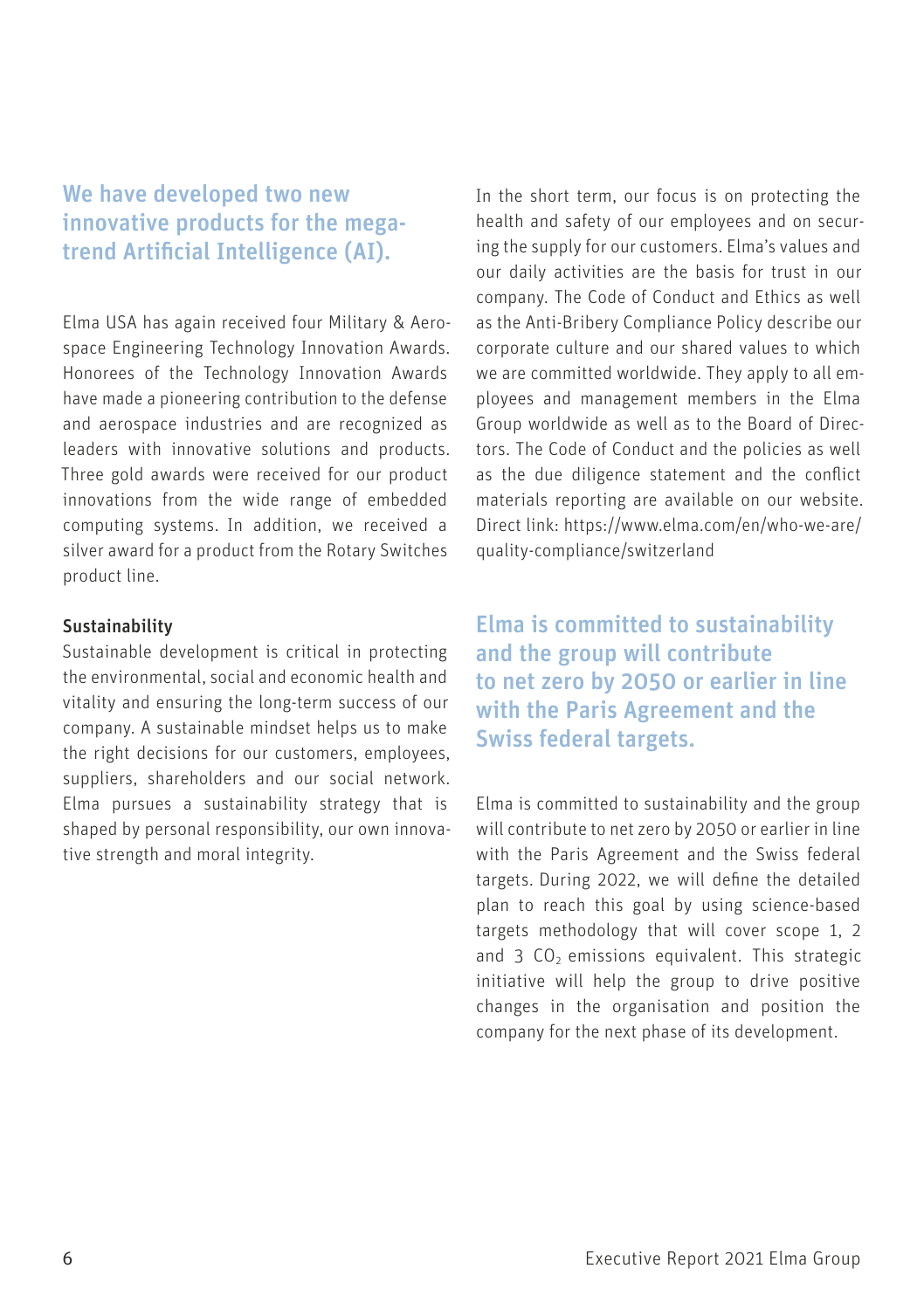In the medium term, we are committed to support the developments of the sustainability program as well as comply with the ESG factors (environmental, social, governance) and report them transparently. These include risks in our business activities in the areas of environment, social affairs, employee matters, human rights (e.g. prevention of child labor) and anti-bribery compliance.

#### Investments

The investments made in recent years have focused on increased automation and digitization as well as on optimizing productivity. In 2021, a total of CHF 3.5 million was invested in all regions (previous year: CHF 3.2 million). Around 57% of the investments were made in the Americas region, 38% in the Europe region and 5% in Asia.

#### Employees

The positive order volume led to an increase in personnel in 2021. The headcount of the Elma Group including temporary employees rose to 805 employees (FTE) at the end of 2021 (previous year: 778 FTE). In the Europe region, we employed a total of 440 people (previous year: 404), followed by the Americas region with an unchanged 298 employees and the Asia region with 67 employees; in the previous year there were 76 employees.

#### Change of Board of Directors in 2021 and 2022

The Board of Directors will propose to the 2022 Annual General Meeting to elect Bruno Cathomen as successor to Rudolf W. Weber who left the Board after the 2021 Annual General Meeting due to the age limit. As an independent member, he is an ideal choice with sound operational experience in leading positions in the industrial environment, most recently as CEO of the international Mikron Group. The election of Bruno Cathomen is a first step in renewing the Board of Directors and to ensure a consecutive succession as Board members Peter Hotz and Fred Ruegg will reach the statutory age limit in 2024.

The current four members of the Board of Directors, Martin Wipfli, Walter Häusermann, Peter Hotz and Fred Ruegg will stand for re-election at the 2022 Annual General Meeting. The Board of Directors will propose at the Annual General Meeting on April 21, 2022 to re-elect all members as well as re-elect Martin Wipfli as Chairman. In addition, the Board of Directors will propose to re-elect Fred Ruegg and Peter Hotz as members of the Compensation Committee.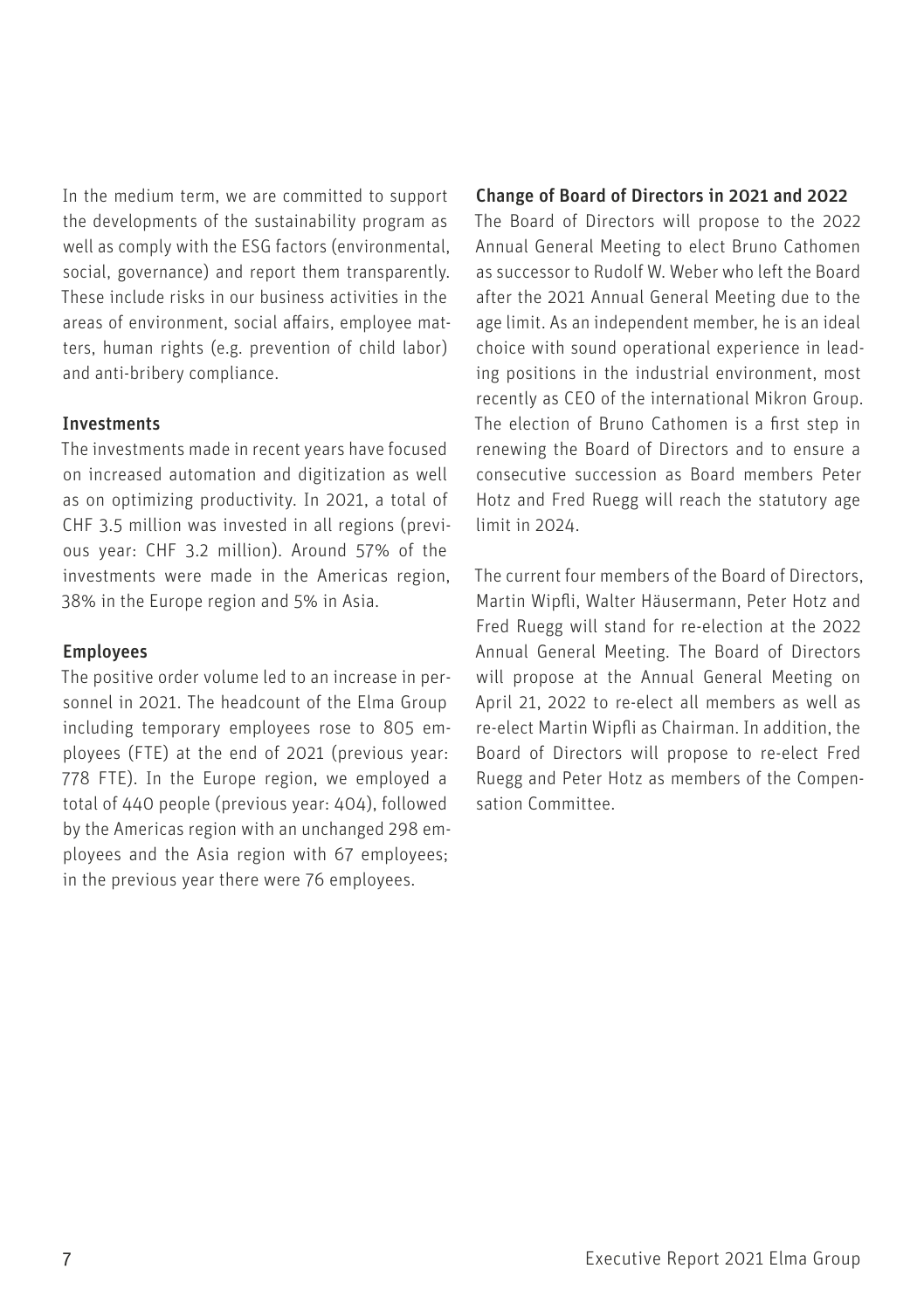

Elma pursues a sustainability strategy that is shaped by personal responsibility, our own innovative strength and moral integrity.

### Annual General Meeting 2022

On February 17, 2022, the Federal Council largely repealed the Covid-19 special situation ordinance. However, the previous exemptions for holding a general meeting can still be applied. If the situation does not drastically deteriorate again, we plan to conduct the Annual General Meeting on April 21, 2022 again with the shareholders attending in person. The company continue to offer all shareholders the opportunity to submit their voting instructions to the independent proxy, either in writing or electronically via the online platform of ShareCommService AG (shareholder's register). Details regarding the meeting as well as voting and instruction will be explained in the invitation to the 2022 Annual General Meeting.

## Outlook

Elma has achieved many of their 2021 goals and started the 2022 business year again with a solid order backlog. Even though there are signs to return to a certain normality after two years into the Covid-19 pandemic, the medium-term effects on the global economy remain unpredictable from today's perspective. For this reason, Elma refrains from providing an outlook for 2022.

### Special thanks

The Board of Directors and the Group Management thank our employees worldwide for their great commitment. With their know-how and dedication, they have contributed to Elma developing into a healthy and sustainably profitable company. Special thanks go to our customers and business partners for their trust and their valuable cooperation. We would like to thank you, dear shareholders, for your continuous support in 2021.



Chairman CEO

V Verra

Martin Wipfli Thomas Herrmann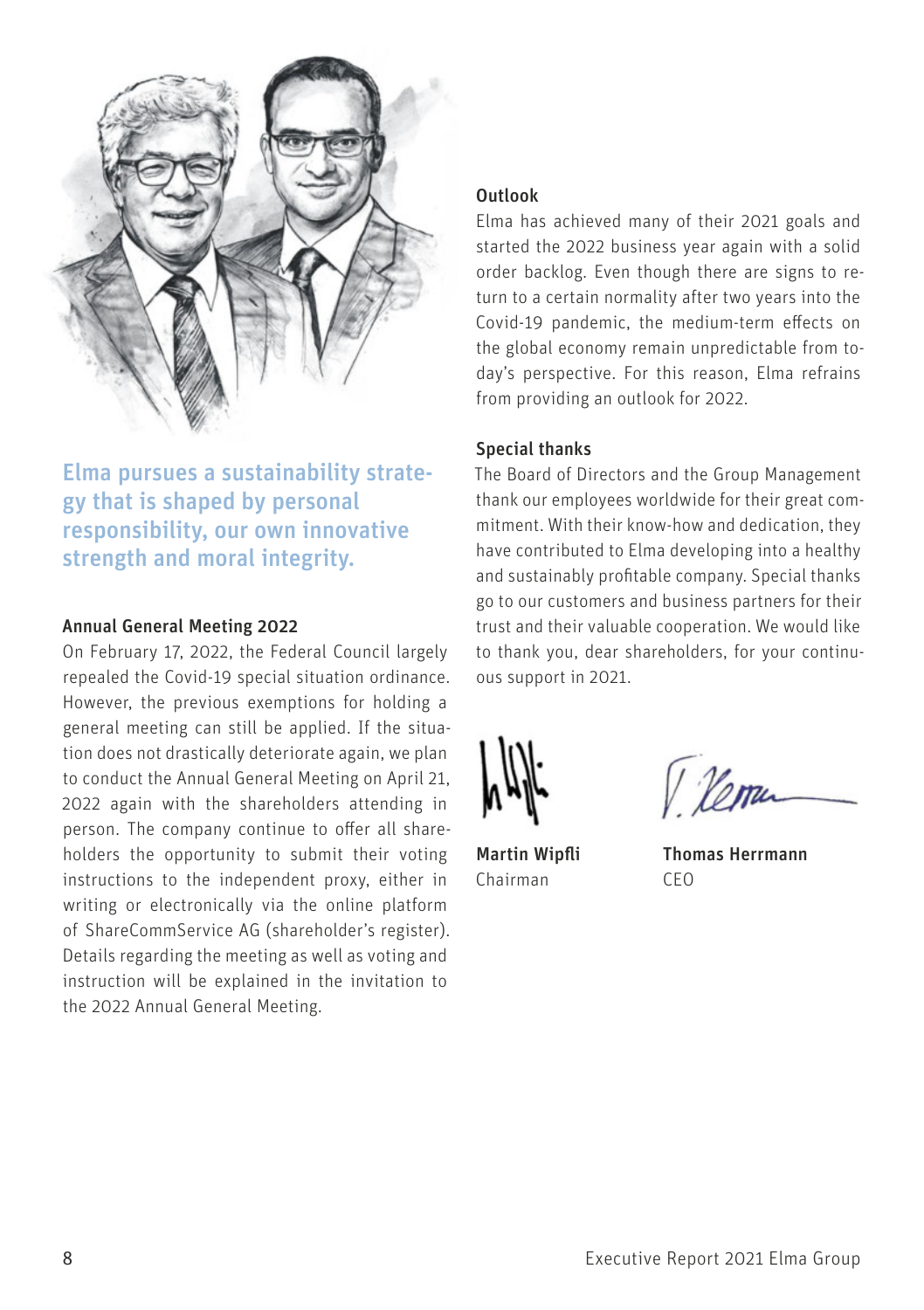# <span id="page-12-0"></span>Strategy of the Elma Group

"Elma – Your Solution Partner." This claim is recognized worldwide as Elma offers products and services of three strategic product lines through ten local Group companies, spread across the regions Americas, Europe and Asia. Elma aims to improve results significantly in the medium term and achieve an organic growth each year. Through selective acquisitions and partnerships, Elma exploits additional growth potential.

Elma's corporate strategy focuses on four key elements:

#### Expand market share

Elma intensifies market activities and develops strategies to win more customers in new market segments for their three strategic product lines System Solutions, Enclosures & Components and Rotary Switches.

### Sell all product lines in three regions

Elma's system solutions are based on the component business. Elma sells their products through their regional subsidiaries, strategic partners and distributors worldwide.

### Regional production

With production sites in the three regions, Elma can quickly respond to the needs of customers. In addition, they provide extensive protection against the consequences of significant currency fluctuations ("natural hedging") and geopolitical shifting.

Elma aims to improve results significantly in the medium term and achieve an organic growth each year. Through selective acquisitions and partnerships, Elma exploits additional growth potential.

# Develop and expand the systems business and expand the customer base and design-ins for the Electronic Packaging and Rotary Switches business

Elma focuses on advanced technical components and system solutions and on expanding the system integration business in all three regions. Elma expands their product range with small form factor products in electronic packaging. In the Rotary Switches product line, Elma supplements business activities and solutions with human-machine interface applications.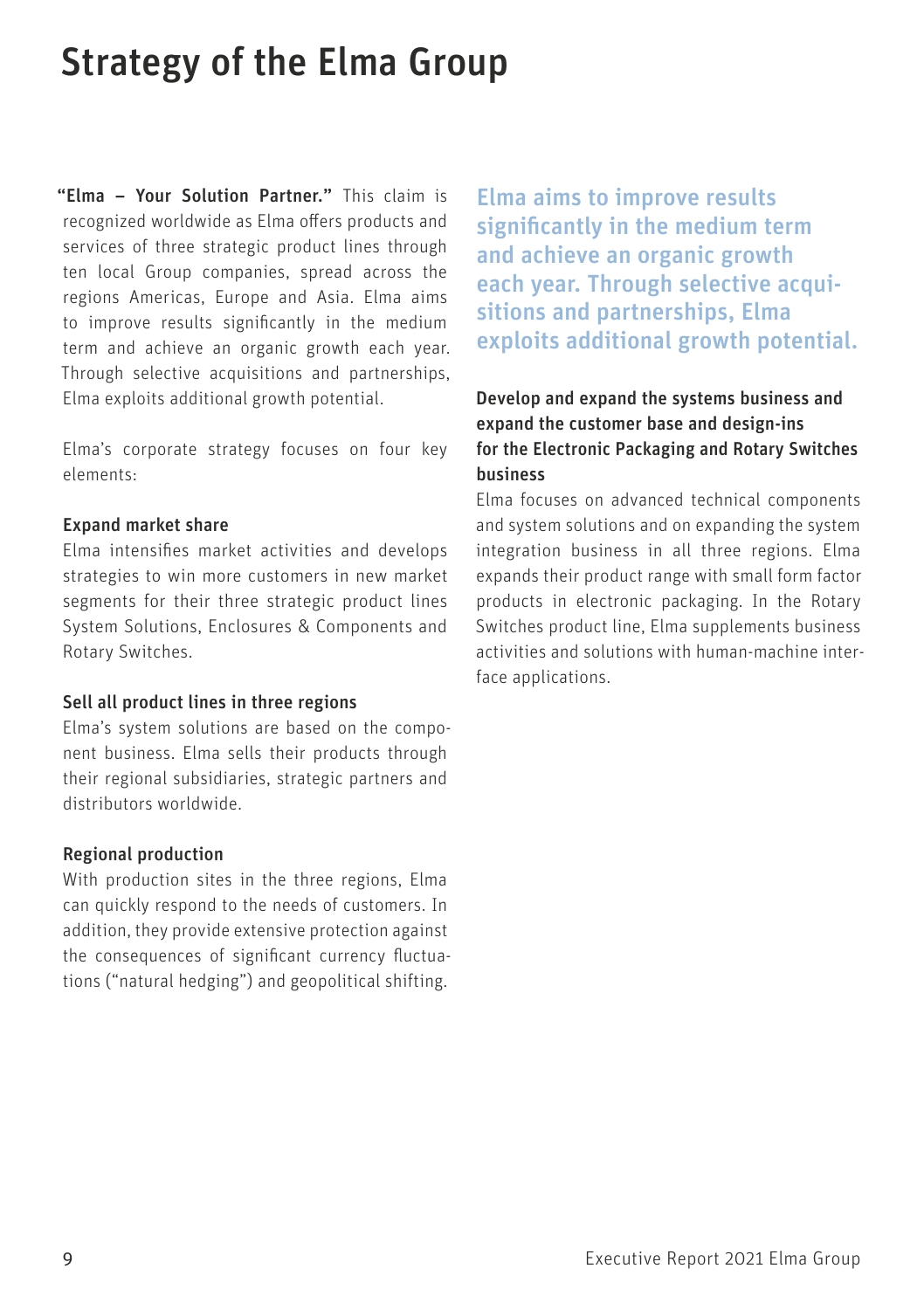# <span id="page-13-0"></span>Regions

### Americas

With the two operating companies Elma Electronic Inc. and Optima Stantron Corp. as well as several sales, engineering and production locations, the Americas region offers customers services along the entire value chain of the Elma Group.

In the Americas region, demand for Elma's complex system solutions and electronic cabinets grew significantly in 2021. The Americas region increased net sales in local currency by 10.3%. Thanks to Elma's high level of expertise, new significant design-ins in the defense industry were won and implemented. The operational processes were optimized which enabled the higher output. The industrial campus in Atlanta acquired in 2019 strengthened the production know-how and was further aligned towards the automation of industrial sheet metal production. The region makes a significant contribution to strengthening the Elma Group.

In the Americas region, demand for Elma's complex system solutions and electronic cabinets grew significantly in 2021.

For the fifth year running, Elma has been recognized in the US Military & Aerospace Engineering Technology Innovator Awards program. Three gold awards included various product innovations across several different channels of Elma's broad and diverse embedded computing business, such as the new 3U VPX development platform "Compac Frame". In addition to the three gold awards, Elma received silver for its robust "MR50" selector switch, which offers precise selection with up to 16 selector switch positions. Further information is available at [https://www.elma.com/en/who-we-are/](https://www.elma.com/en/who-we-are/awards) [awards](https://www.elma.com/en/who-we-are/awards).

### Europe

In the Europe region, Elma is represented by six group companies in Switzerland, Germany, UK, France, Romania and Israel. The regional production site in Romania ensures the supply of the region with rotary switches as well as enclosures and components.

Europe saw significantly higher demand for embedded packaging solutions and components in the industrial sector, enabling the Swiss company to increase its net sales by over 7%. The activities in Germany, France, UK and Israel – all mainly driven by the system solutions business – flattened as a result of the bottlenecks in the supply chains and project delays. Overall, a 5.1% decline in sales was recorded in the Europe region.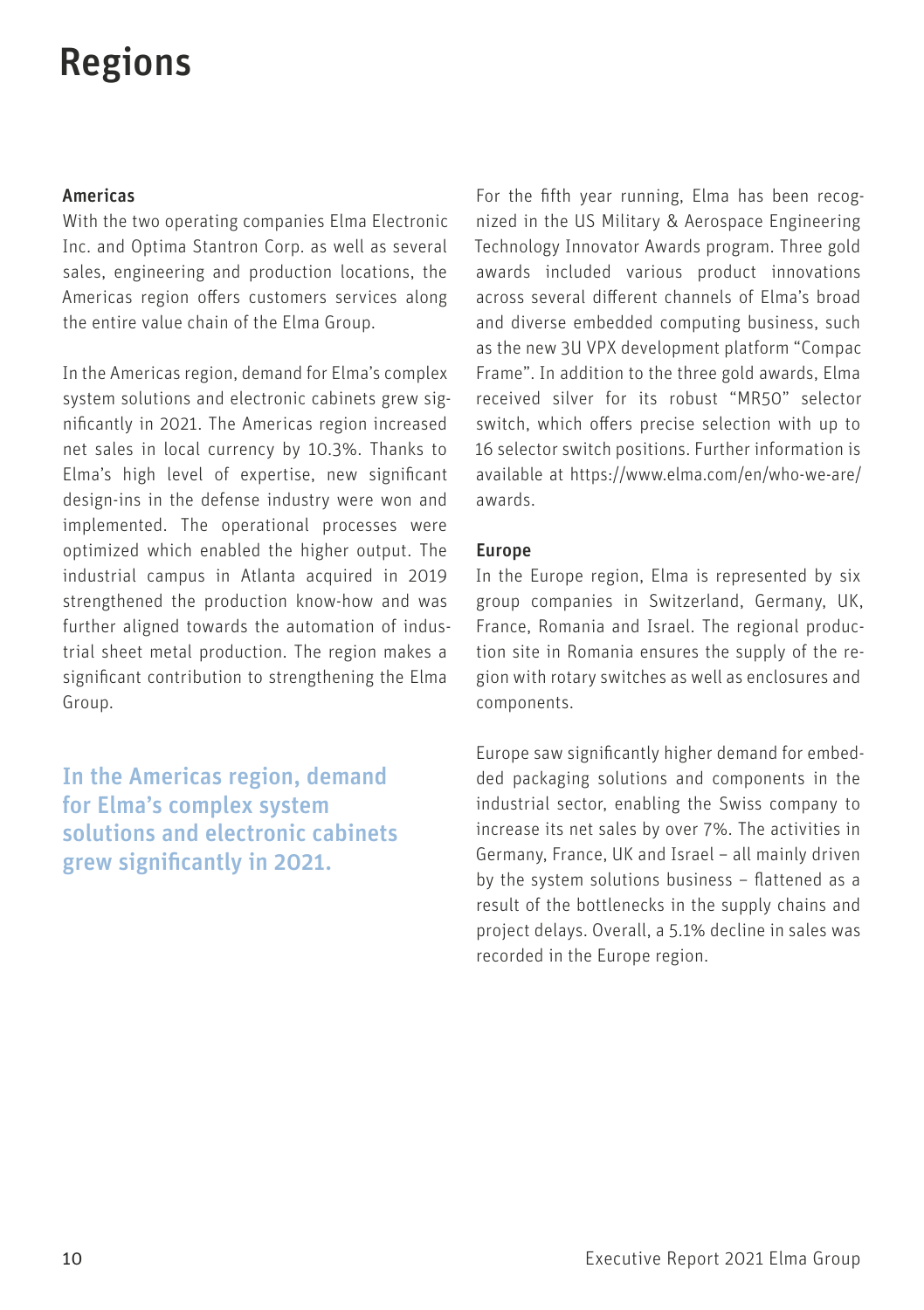# To continue Elma's growth strategy, an area development project is planned at the Swiss location.

Thanks to Elma's know-how as well as the successful cooperation with the largest developer of graphics processing and chip units for professional visualization, support for data centers and the automotive market, the product range in the field of Artificial Intelligence was expanded.

To continue Elma's growth strategy, an area development project is planned at the Swiss location. The aim is to transform the headquarters into a modern industrial campus with a focus on system integration and electronic design.

### Asia

Elma is represented in Asia with three subsidiaries in China, Singapore and India. The Sales organization in Singapore is responsible for the market development in Southeast Asia. The subsidiary in China primarily supplies the region with a wide range of locally produced enclosures and components in Elma's high quality. The company in India specializes in sophisticated electronic design and software solutions.

The Asia region increased net sales by 1.7%, mainly driven by the Enclosure & Component business. In China, there was increased demand for systems for the industrial automation, aerospace and transportation industries, which require customized and high-quality solutions in different architectures (VME, VPX, CPCI). In order to support Elma's growth strategy, the market expansion will be accelerated in a first phase in Taiwan.

In order to support Elma's growth strategy, the market expansion will be accelerated in a first phase in Taiwan.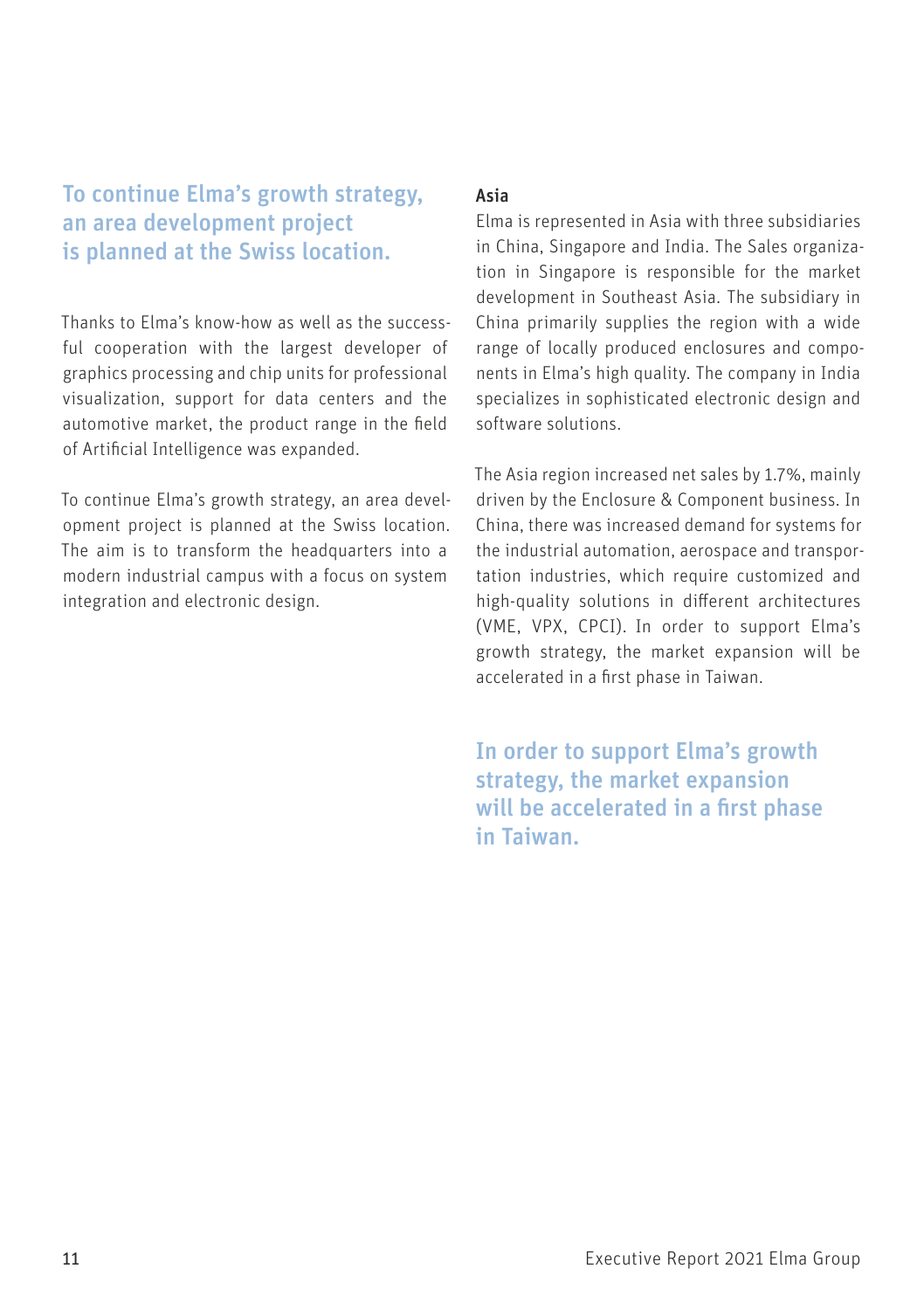# <span id="page-15-0"></span>Technical paper

# Artificial Intelligence – What AI Means for Elma



Megatrends such as Artificial Intelligence (AI) are important drivers of new technical developments. As a provider of complete solutions, Elma has been developing innovative systems for their customers' AI applications for many years. Elma sees current reference projects in of autonomous driving as well as automated object and pattern recognition for industry and defense applications as an impulse to take on this challenge in the product developments.

As a provider of complete solutions, Elma has been developing innovative systems for their customers' AI applications for many years.

#### Interesting facts about AI and the trend

AI means that very simple decisions made by humans for analytical use of their knowledge and their body of experience are entered into a computer. These abilities are sometimes trivial for humans, but only possible for a computer if the knowledge is available in the form of proven examples and patterns. The data enable the computer to understand by using the so-called machine learning and draw a coherent conclusion. This requires high-performance computing engines, which are available in graphics applications and the specialized GPU architectures; they form the basis of these new AI modules. All of these functions and algorithms, together with a suitable software environment and ultimately deep learning via neural networks are the engine of AI.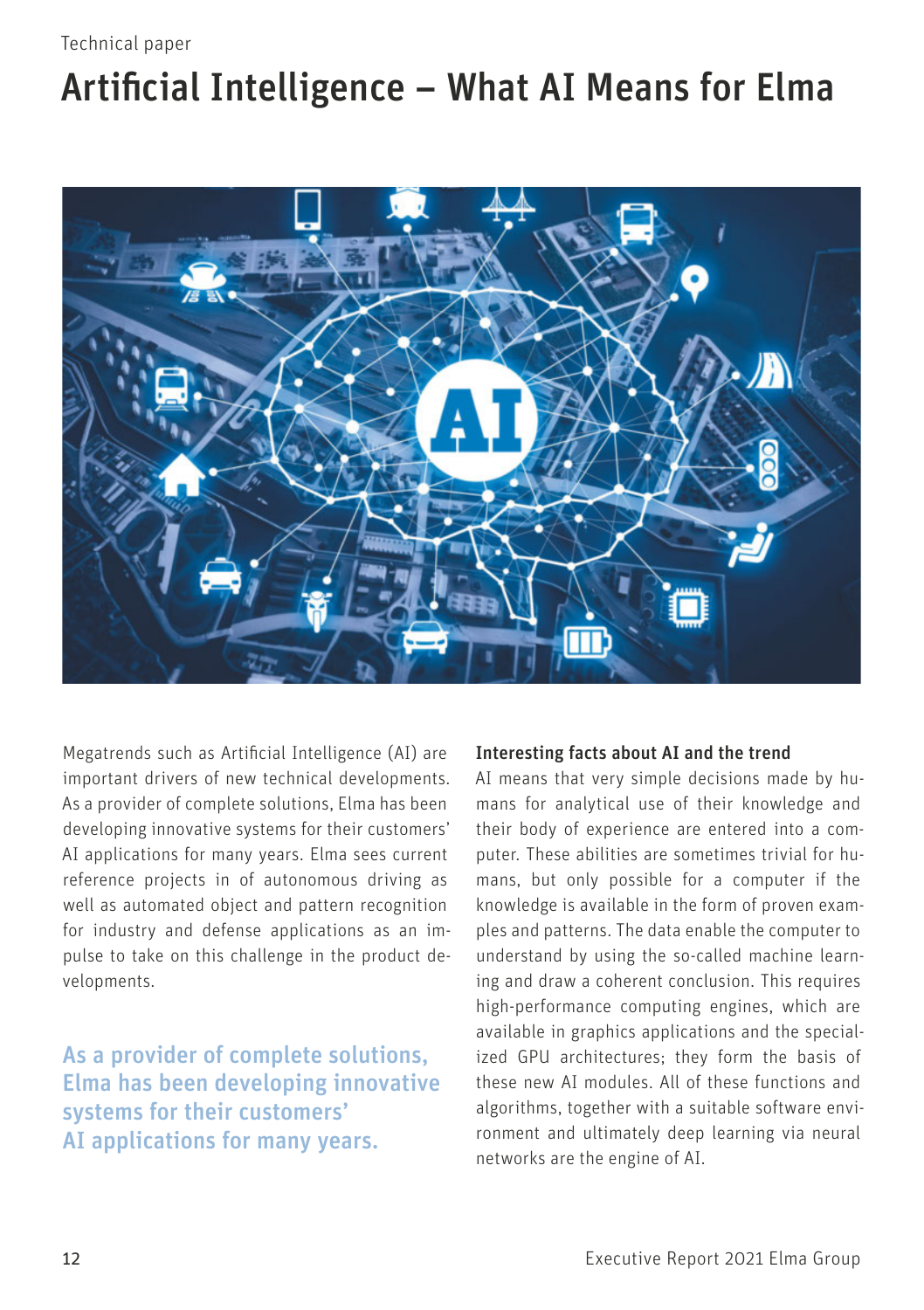Graphical analyses, i.e. the image recognition of camera-supported systems, are only the beginning and other areas of application are already in the starting blocks and will further advance the AI technology.

### Elma's expertise in AI

Elma's existing expertise, such as high-speed design for electronic assemblies and the "packaging" of electronics, both as product solutions designed for industrial use and for rugged applications, will be part of the new product generation. An important advantage is Elma's know-how in the cooling of systems, especially in harsh environments.

Elma currently uses the Embedded Jetson™ modules offered by Nvidia™ as an independent platform as the core of the AI applications, which are supported by an active and constantly growing development environment from the open-source community. As part of the embedded developer environment and as a partner for reference projects, Elma is on the cutting edge and already integrated into the roadmap for the next technologies and product generations.

As part of the embedded developer environment and as a partner for reference projects, Elma is on the cutting edge.

#### Elma's products

Based on the Nvidia Jetson TX2 module, the "Jetsys-5320" represents a high-performance ready-to-run system platform as a so-called small form factor, which was developed and tested according to the relevant requirements.

The award-winning product offers the ideal platform for use in rugged and challenging environments. The "JetKit-3010" is an important building block for system solutions, used in the classic 19" CompactPCIserial™ world in industrial and transportation environments. The product uses Nvidia Jetson™ AGX module and represents the "top level" of performance-efficient AI modules currently available on the market. The variety of interfaces enables a large field of application for this classic 19" plug-in module.



### Elma – Your Solution Partner

Elma responds to the growing market demand, driven by the rapid new AI developments, with more product solutions for various areas of application. Elma is well equipped for the growing trend in AI solutions and rises to the challenge of exciting customer projects as "Solution Partner".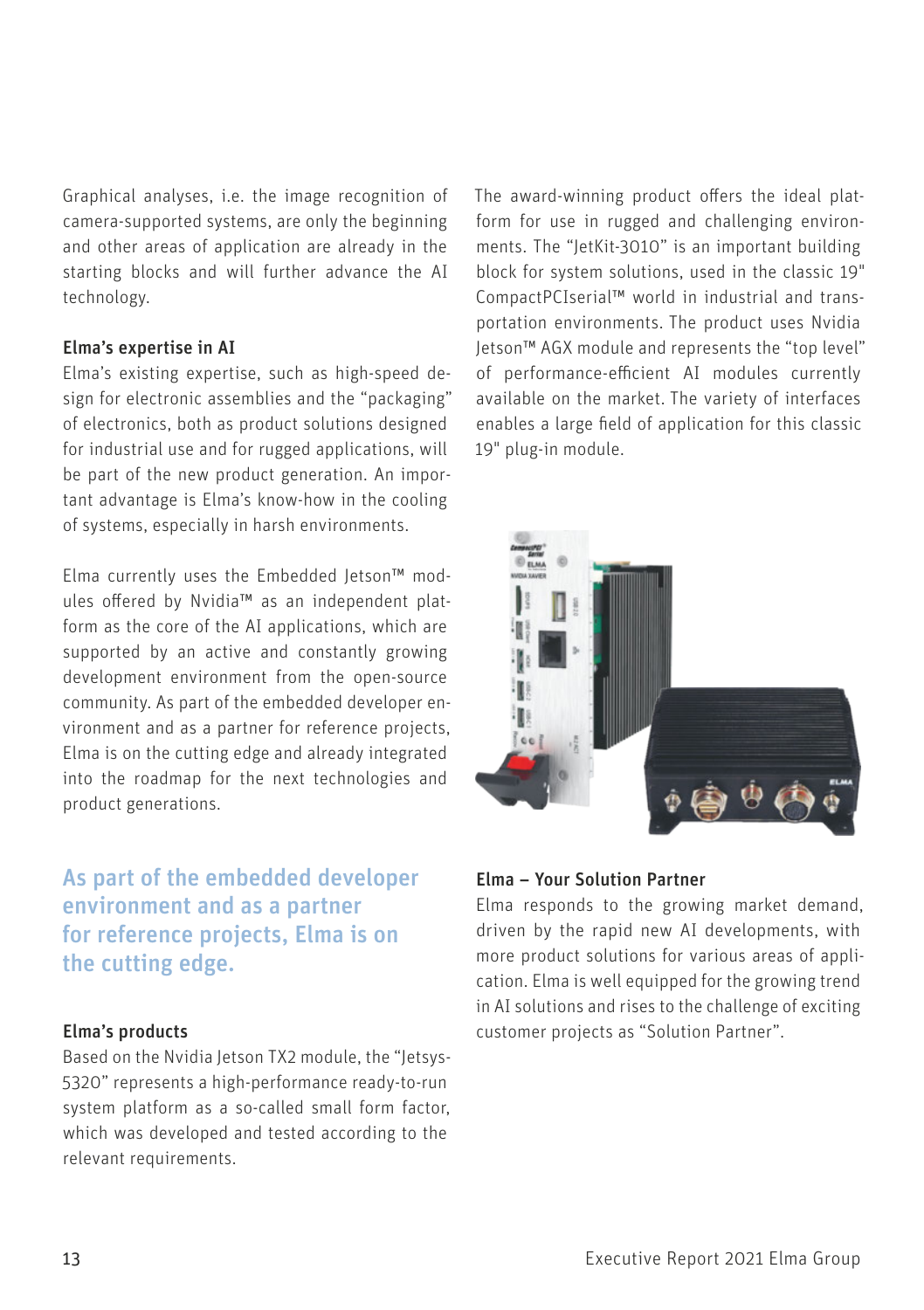# <span id="page-17-0"></span>Highlights 2021

#### Megatrend Artificial Intelligence

Megatrends such as Artificial Intelligence (AI) are important drivers of new technical developments. As a provider of integrated solutions, Elma has been developing innovative systems for use in their customers' AI applications for many years. Elma recognizes recent reference projects in autonomous driving as well as in automated object and pattern recognition for the industrial automation and defense sector as an impulse to take on this challenge in their product development.





### Innovative Solutions

Elma has developed two new innovative products for the megatrend Artificial Intelligence (AI). The "JetKit 3010 Board" fits perfectly into an existing CompactPCI Serial ecosystem and offers a boost in computing power for AI applications such as autonomous driving. The second product "Jetsys-5320" increases visual intelligence throughout transportation and defense applications, including high-resolution sensor systems. Both products are based on Nvidia™ Jetson technology.

#### Innovation Awards

For the fifth year running, Elma has been recognized in the US Military & Aerospace Engineering Technology Innovator Awards program. Three gold awards included various product innovations across several different channels of Elma's broad and diverse embedded computing business. Elma earned a silver award for a product from the Rotary Switches product line.

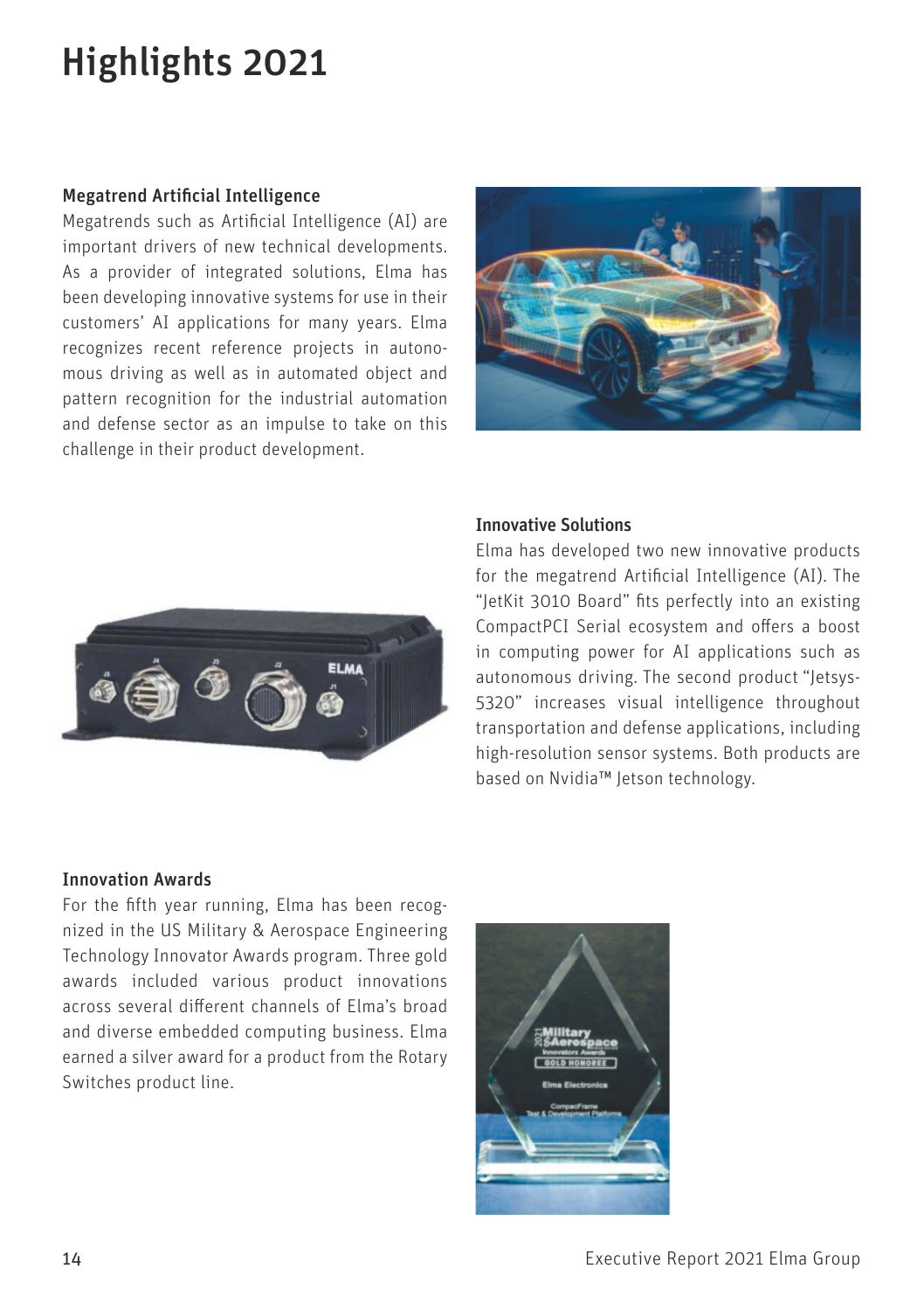# <span id="page-18-0"></span>Product Lines

### System Solutions

Elma develops and manufactures advanced and integrated system solutions for demanding applications and environments. As a leading provider of fully integrated solutions for embedded systems, Elma supports customers with global engineering teams and production sites.

Elma expanded their development platforms with the 3U VPX "CompacFrame" with up to eight slots. This larger platform was designed to accelerate testing and development of plug-in cards (PICs) based on Sensor Open Systems Architecture Standards (SOSA) or any openVPX backplane. In 2021, the innovative solution received a gold award of the Military & Aerospace Engineering Technology Innovation Program.

Elma has supplemented the megatrend Artificial Intelligence (AI) with two new innovative products. The "JetKit 3010 Board" fits perfectly into an existing CompactPCI Serial ecosystem and offers a boost in computing power for AI applications such as autonomous driving. The second product "Jetsys-5320" increases visual intelligence in all transportation and defense applications, including high-resolution sensor systems. Further information on Elma's solutions in the field of artificial intelligence can be found on pages 12 to 13 of this Executive Report.

## Enclosures & Components

As a manufacturer of components for industrial embedded packaging solutions and electronic cabinets, Elma offers standard products, modified standard products as well as customized solutions to meet the highest quality standards.

In 2021, there was increased demand in the Europe and Asia regions. Elma has expanded the range of 3D configurators. As a new feature, front panels for customized enclosures as well as for 19-inch plugin units can be designed online and an offer can be requested with a simple mouse click.

The range of electronic cabinets for use in rugged environments completes the range of the Enclosures & Components product line and recorded great demand and significantly higher net sales in 2021. The product line experienced substantial growth.

### Rotary Switches

The rotary switch portfolio offers customers a wide range of high-quality deployment solutions. The proven rotary switch applications of selector switches, coding switches and encoders are mainly used in technical rescue equipment, secure communication technology as well as in defense applications.

The investments made in recent years to increase the degree of automation in the Romania factory and the increase of skilled employees have led to a boost in output and shorter delivery times. The digitization and automation of the encoder lines "E18" and "E33" was continued and a further step towards traceability in the development and production process was achieved. Traceability is particularly relevant in the development of safetycritical platforms when standards and guidelines require traceability to be recorded and thus prove that critical requirements have been implemented and validated.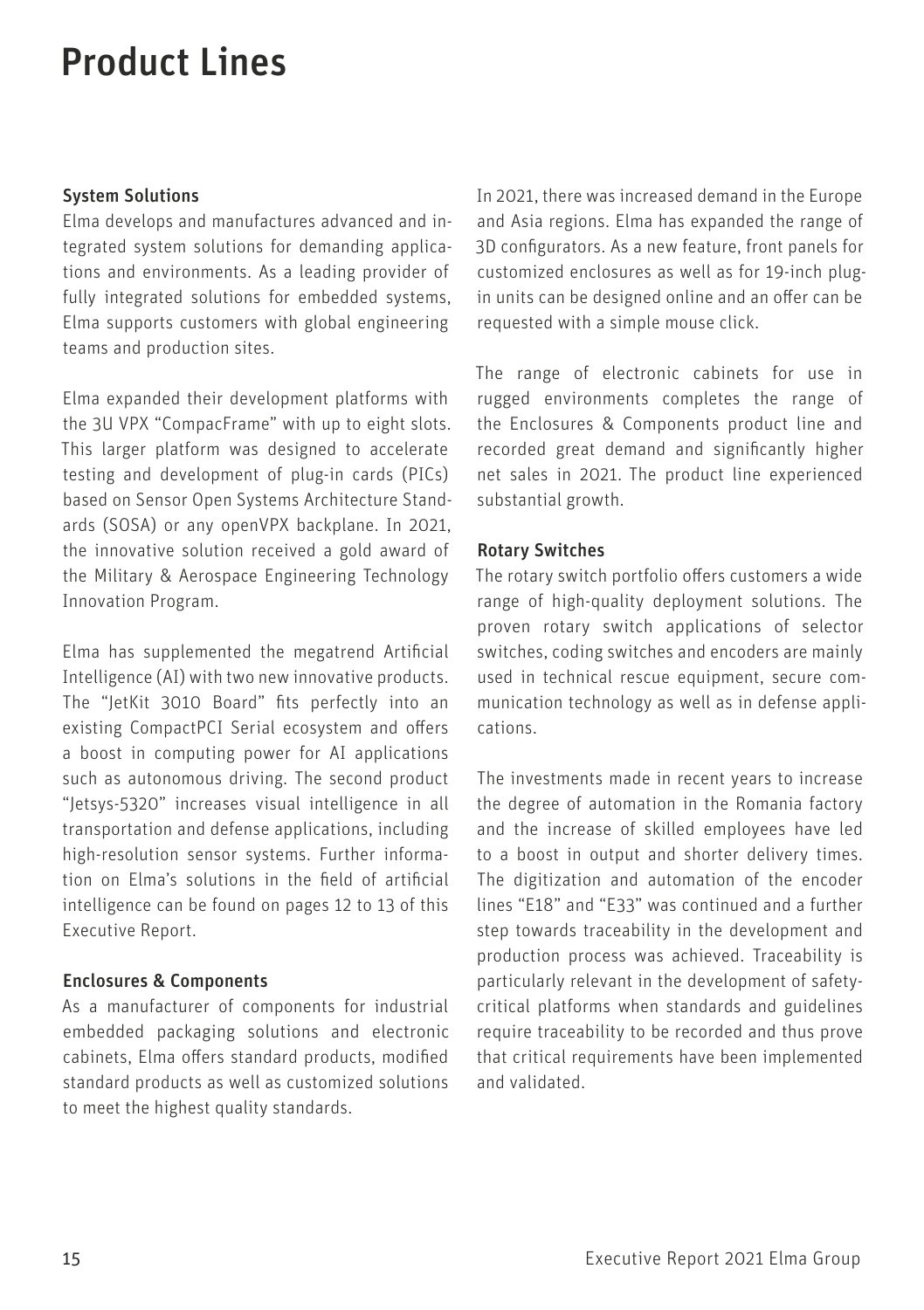# <span id="page-19-0"></span>Customer project

# Hi-Fi Sound Experience in British Quality



© Cambridge Audio © Cambridge Audio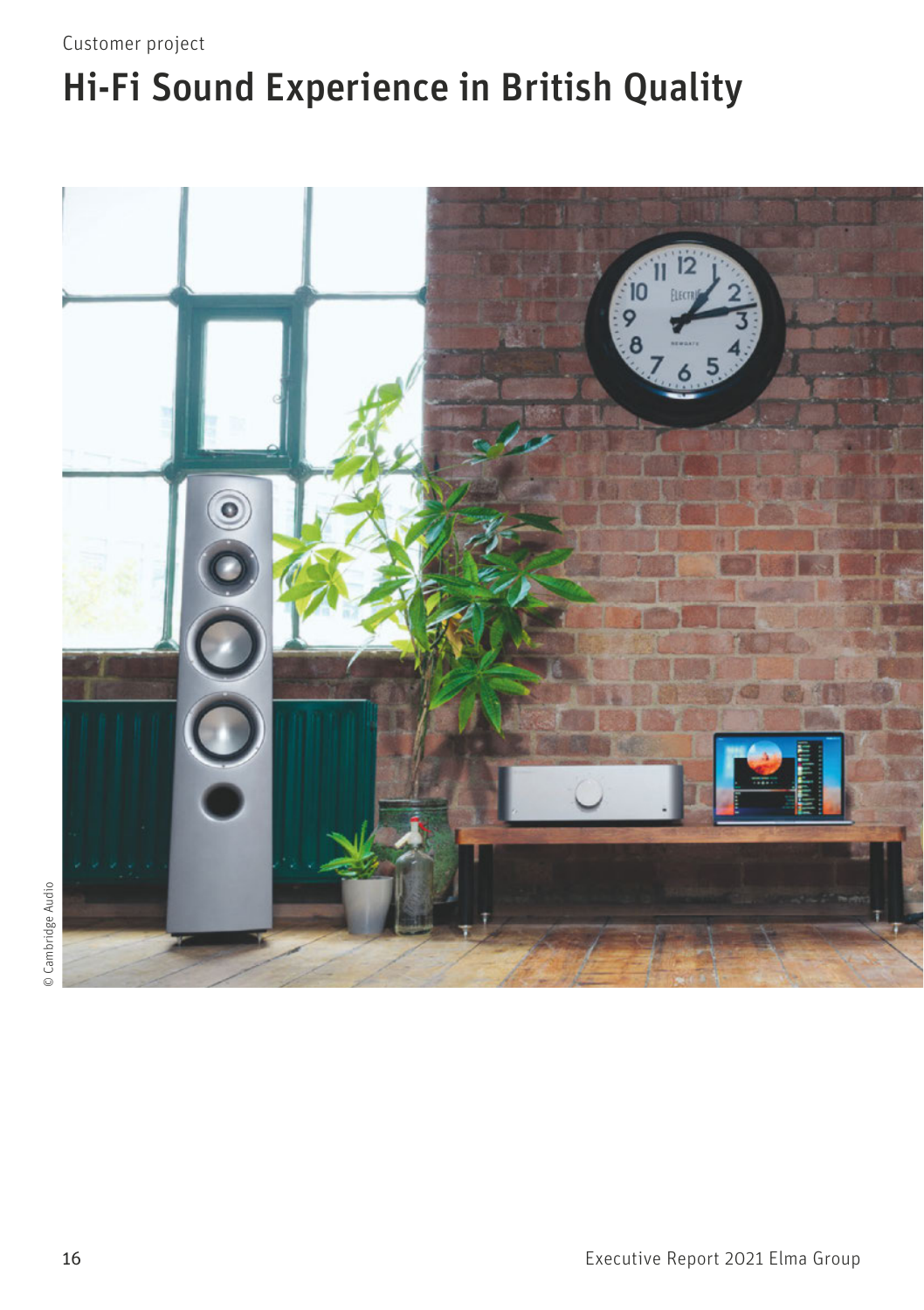

Music is ever present. It shapes who we are. It inspires us, changes us, moves us. Our customer Cambridge Audio wants music lovers to hear their favorite music at its very best – as the artist intended it to be heard, with nothing added, nothing taken away.

Cambridge Audio is an award-winning London based designer and manufacturer of high-quality audio equipment, crafting innovative, transparentsounding and beautifully engineered British audio products for over 50 years.

Cambridge Audio has chosen Elma's Encoder E18 for their new integrated amplifier Evo 150, a stateof-the-art streaming platform in a slimline design. The customized switch ensures a smooth tactical feel, with detents removed, to make the listening experience better. From music lovers to music lovers.

### **[www.cambridgeaudio.com](http://www.cambridgeaudio.com)**

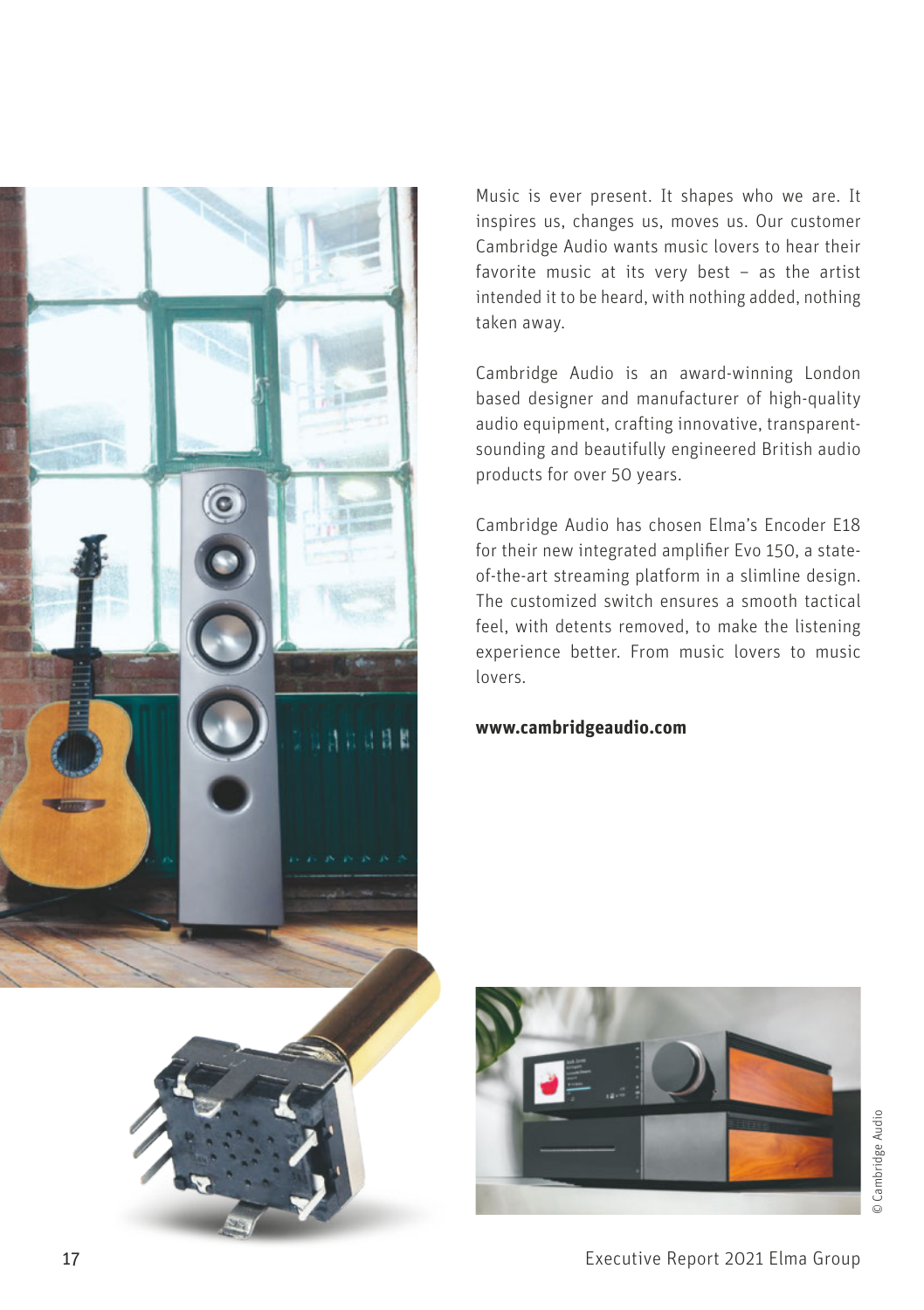# <span id="page-21-0"></span>Consolidated Balance Sheet Elma Group

at December 31

# Assets

| in CHF 1.000                         | 2021   | 2020   |
|--------------------------------------|--------|--------|
| <b>Current assets</b>                |        |        |
| Cash                                 | 6,496  | 10,619 |
| Trade accounts receivable            | 23,705 | 20,820 |
| Other short-term accounts receivable | 1,158  | 1,126  |
| Inventories                          | 37,126 | 30,545 |
| Prepayments and accrued income       | 1,008  | 1,254  |
| <b>Total current assets</b>          | 69,493 | 64,364 |
|                                      |        |        |
| Non-current assets                   |        |        |
| Tangible assets                      | 22,137 | 23,426 |
| Deferred tax assets                  | 2,708  | 2,339  |
| Other financial assets               | 177    | 172    |
| Intangible assets                    | 3,065  | 1,502  |
| <b>Total non-current assets</b>      | 28,087 | 27,439 |
| <b>Total assets</b>                  | 97,580 | 91,803 |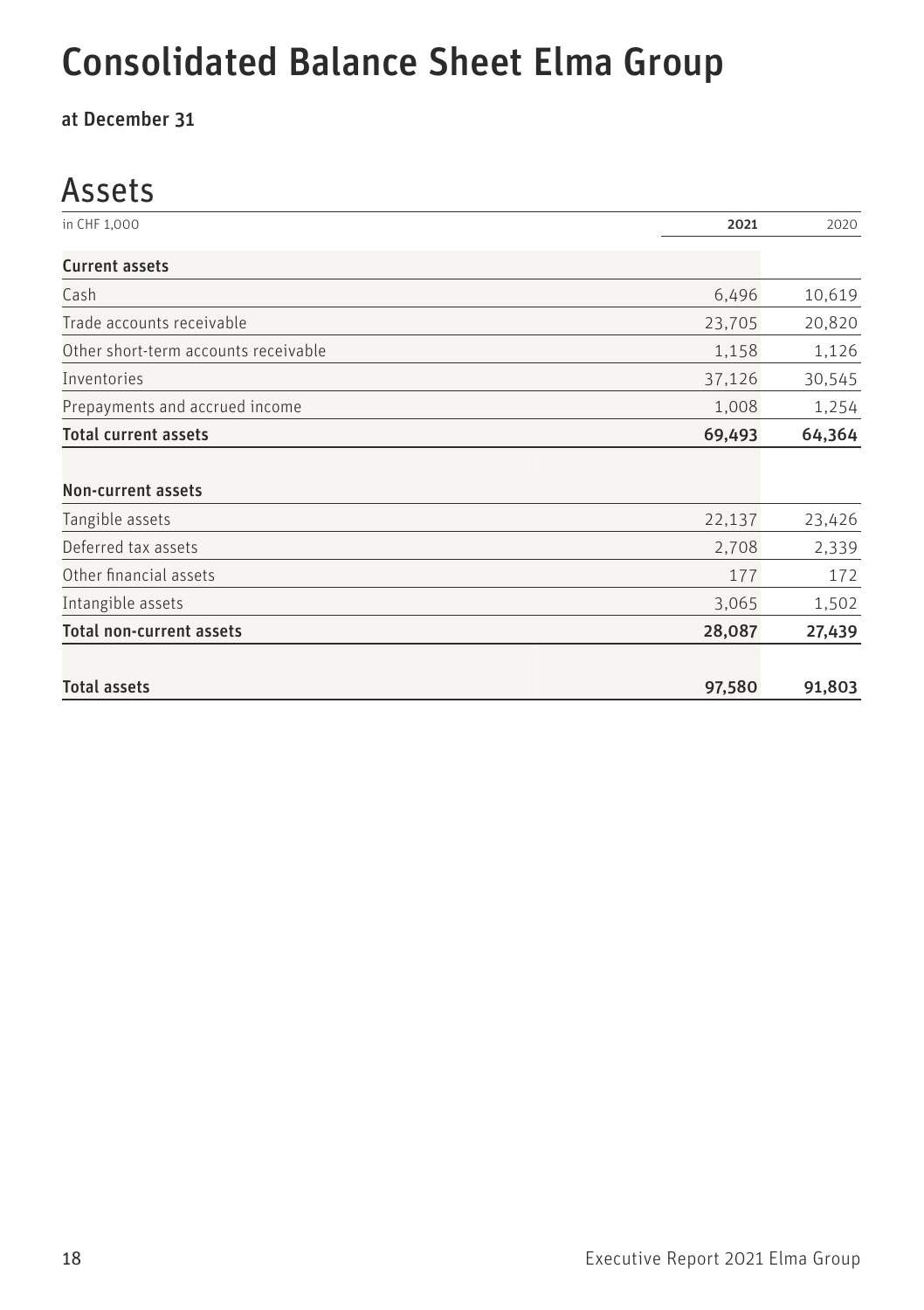# Consolidated Balance Sheet Elma Group

at December 31

# Liabilities and equity

| in CHF 1,000                            | 2021   | 2020   |
|-----------------------------------------|--------|--------|
| <b>Liabilities</b>                      |        |        |
|                                         |        |        |
| <b>Current liabilities</b>              |        |        |
| Short-term bank debts                   | 2,286  | 6,716  |
| Trade accounts payable                  | 10,101 | 9,388  |
| Other current liabilities               | 5,446  | 4,173  |
| Short-term provisions                   | 3,554  | 2,605  |
| Accrued liabilities and deferred income | 5,643  | 4,507  |
| <b>Total current liabilities</b>        | 27,030 | 27,389 |
| <b>Non-current liabilities</b>          |        |        |
| Long-term bank debts                    | 8,500  | 10,786 |
| Subordinated loan                       | 10,000 | 10,000 |
| Other long-term liabilities             | 40     | 25     |
| Deferred tax liabilities                | 415    | 429    |
| Long-term provisions                    | 1,018  | 583    |
| <b>Total non-current liabilities</b>    | 19,973 | 21,823 |
| <b>Total liabilities</b>                | 47,003 | 49,212 |
| <b>Equity</b>                           |        |        |
| Share capital                           | 2,513  | 2,513  |
| Capital reserves                        | 8,388  | 8,388  |
| Retained earnings                       | 39,676 | 31,690 |
| <b>Total equity</b>                     | 50,577 | 42,591 |
| <b>Total liabilities and equity</b>     | 97,580 | 91.803 |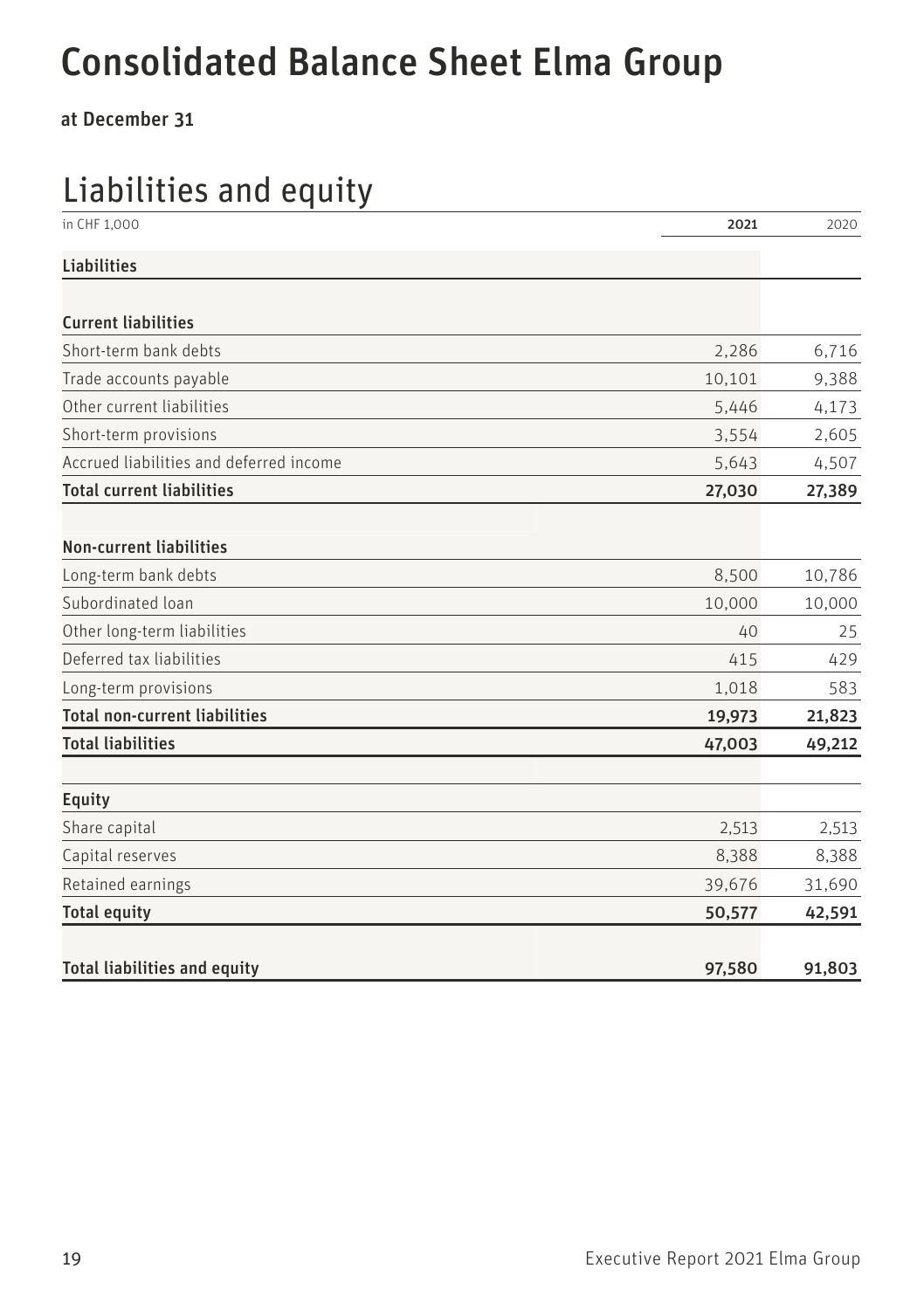# <span id="page-23-0"></span>Consolidated Income Statement Elma Group

| in CHF 1.000                      | 2021       | 2020       |
|-----------------------------------|------------|------------|
| Net sales from goods and services | 149,277    | 147,036    |
| Cost of goods sold                | $-106,201$ | $-108,335$ |
| Gross profit                      | 43,076     | 38,701     |
|                                   |            |            |
| Sales and Marketing expenses      | $-18,769$  | $-18,351$  |
| Administrative expenses           | $-12,397$  | $-11,088$  |
| Research and development expenses | $-2,657$   | $-2,297$   |
| Other operating income            | 1,002      | 846        |
| Other operating expenses          | $-1,202$   | $-1,256$   |
| <b>Operating income (EBIT)</b>    | 9,053      | 6,555      |
|                                   |            |            |
| Financial result                  | $-453$     | $-553$     |
| Ordinary result                   | 8,600      | 6,002      |
| Non-operating result              | 214        | 399        |
| Profit before income taxes (EBT)  | 8,814      | 6,401      |
|                                   |            |            |
| Income taxes                      | $-1,275$   | $-817$     |
| Net profit                        | 7,539      | 5,584      |
|                                   |            |            |
| Net profit per share in CHF       | 32.99      | 24.44      |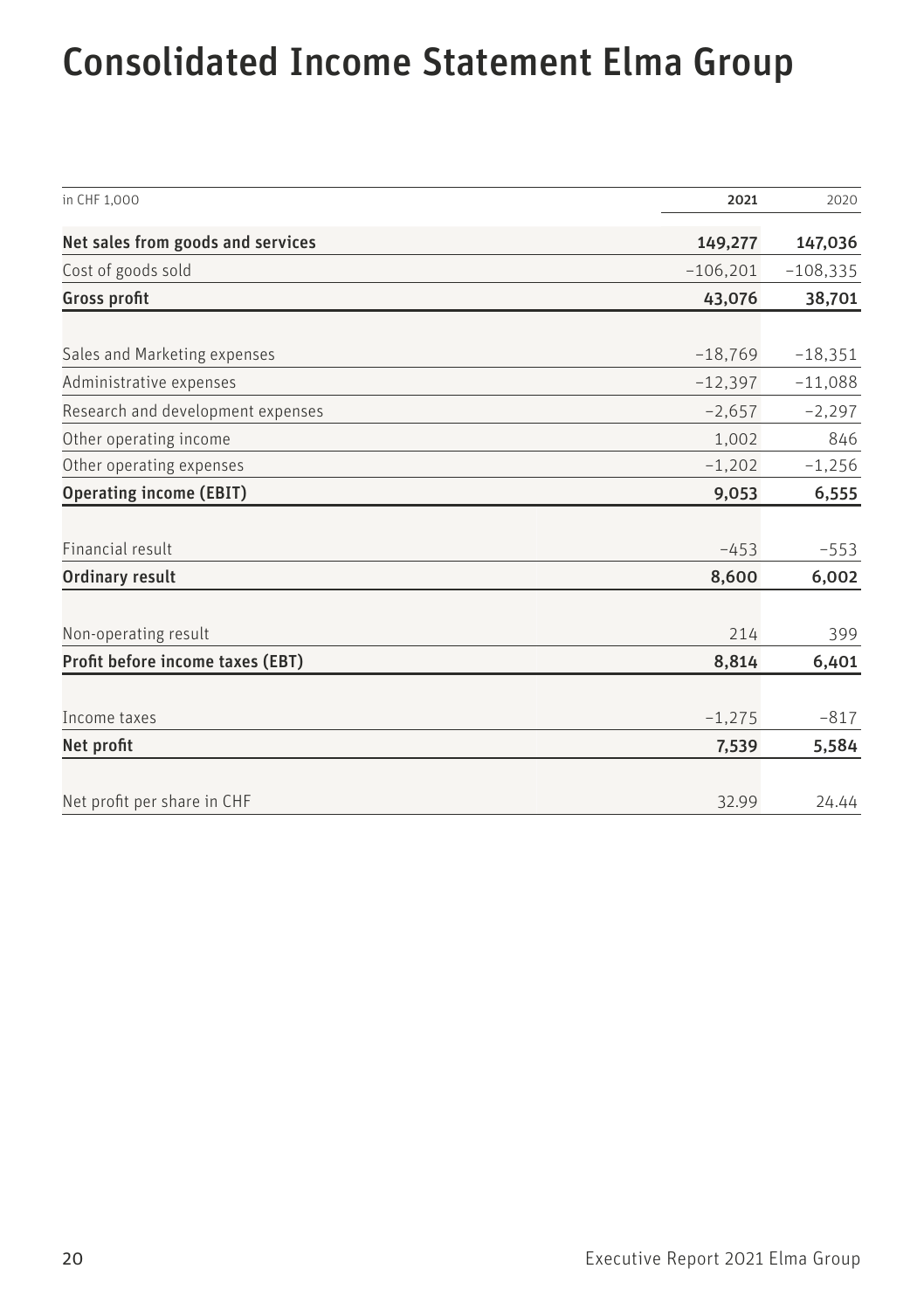# <span id="page-24-0"></span>Consolidated Cash Flow Statement Elma Group

January 1 to December 31

| in CHF 1,000                                              | 2021     | 2020         |
|-----------------------------------------------------------|----------|--------------|
| Cash flow from operating activities                       |          |              |
| Net profit                                                | 7,539    | 5,584        |
| Income taxes                                              | 1,275    | 817          |
| Financial result                                          | 453      | 553          |
| Adjustments for                                           |          |              |
| Depreciation of tangible assets                           | 3,021    | 3,258        |
| Amortization of intangible assets                         | 206      | 126          |
| Change in provisions                                      | 1,360    | 330          |
| Net profit from disposal of tangible assets               |          | $-11$        |
| Other non-cash-effective income and expenses              |          | $\mathbf{1}$ |
| Changes in net working capital                            |          |              |
| Inventories                                               | $-6,378$ | 151          |
| Trade accounts receivable                                 | $-2,571$ | 1,351        |
| Other short-term accounts receivable and prepaid expenses | 181      | 190          |
| Trade accounts payable                                    | 359      | $-1,355$     |
| Other short-term payables and accruals                    | 2,215    | 196          |
| Income taxes paid                                         | $-1,465$ | $-300$       |
| Interest expenses paid (net)                              | $-456$   | $-565$       |
| Total cash flow from operating activities                 | 5,739    | 10,326       |
| Cash flow from investing activities                       |          |              |
| Purchase of tangible assets                               | $-1,775$ | $-1,749$     |
| Disposal of tangible assets                               | 158      | 18           |
| Purchase of intangible assets                             | $-1,465$ | $-1,200$     |
| Changes of other financial assets                         | $-5$     | 12           |
| Total cash flow from investing activities                 | $-3,087$ | $-2,919$     |
|                                                           |          |              |
| Cash flow from financing activities                       |          |              |
| Repayment of short-term bank debts                        | $-6,686$ | $-3,733$     |
| Issuance of long-term bank debts                          |          | 8,500        |
| Repayment of long-term bank debts                         |          | $-8,480$     |
| Total cash flow from financing activities                 | $-6,686$ | -3,713       |
| Effects of exchange rate on cash                          | -89      | $-298$       |
| (Decrease) / increase in cash                             | $-4,123$ | 3,396        |
| Cash at January 1                                         | 10,619   | 7,223        |
| Cash at December 31                                       | 6,496    | 10,619       |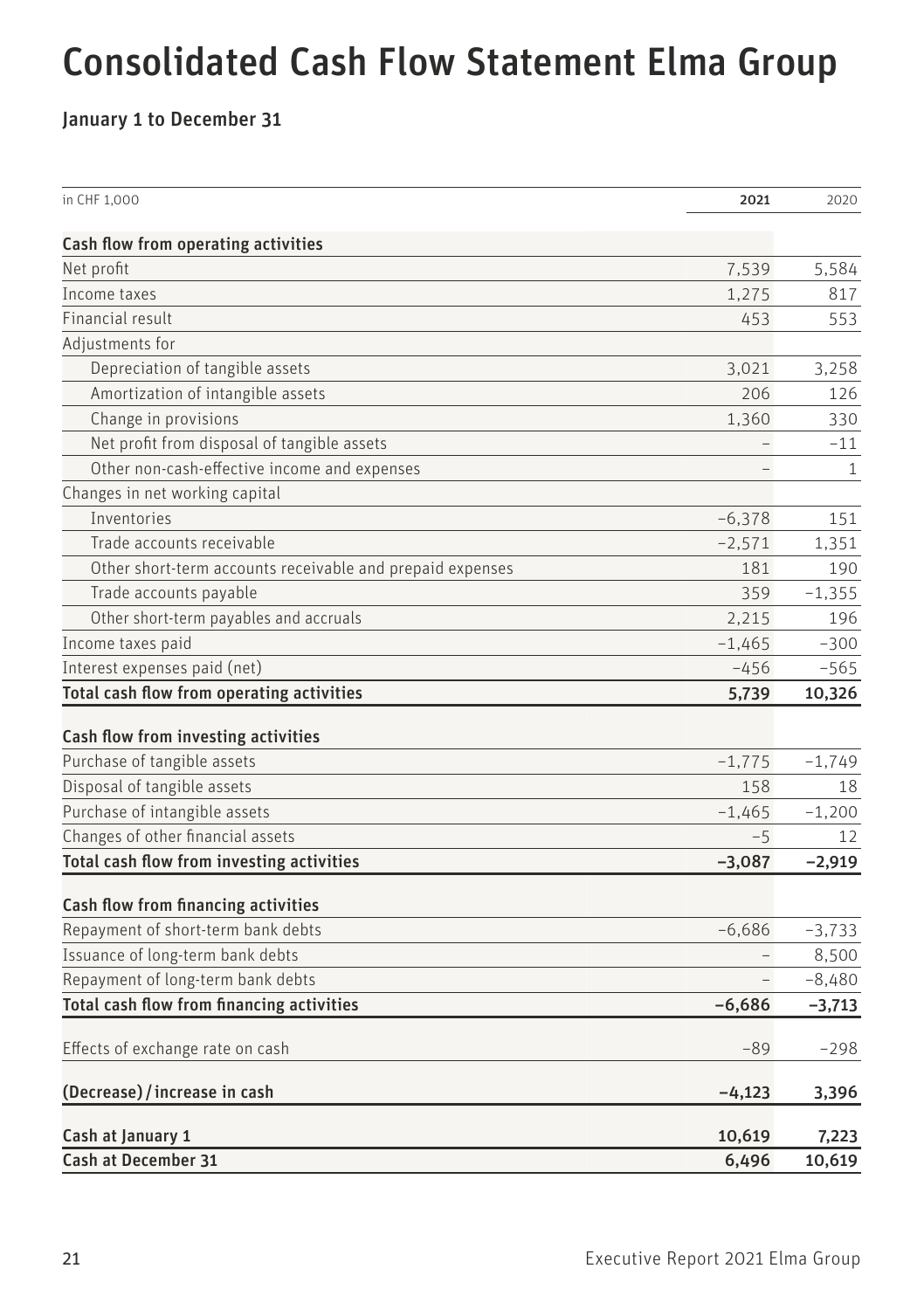# <span id="page-25-0"></span>Balance Sheet Elma Electronic AG, Switzerland

at December 31

# Assets

| in CHF 1,000                      | 2021   | 2020   |
|-----------------------------------|--------|--------|
| <b>Current assets</b>             |        |        |
| Cash                              | 692    | 3,281  |
| Trade current accounts receivable |        |        |
| - Group companies                 | 3,483  | 2,963  |
| - Third parties                   | 4,577  | 3,016  |
| Other accounts receivable         |        |        |
| - Group companies                 | 872    | 3,614  |
| - Third parties                   | 471    | 416    |
| <b>Inventories</b>                | 13,126 | 10,406 |
| Prepayments and accrued income    | 133    | 360    |
| <b>Total current assets</b>       | 23,354 | 24,056 |
|                                   |        |        |
| <b>Non-current assets</b>         |        |        |
| <b>Financial assets</b>           |        |        |
| - Investments                     | 18,880 | 20,155 |
| - Loans to Group companies        | 908    | 1,977  |
| - Other financial assets          | 10     | 10     |
| Tangible assets                   | 8,463  | 9,183  |
| Intangible assets                 | 79     | 132    |
| <b>Total non-current assets</b>   | 28,340 | 31,457 |
|                                   |        |        |
| <b>Total assets</b>               | 51,694 | 55,513 |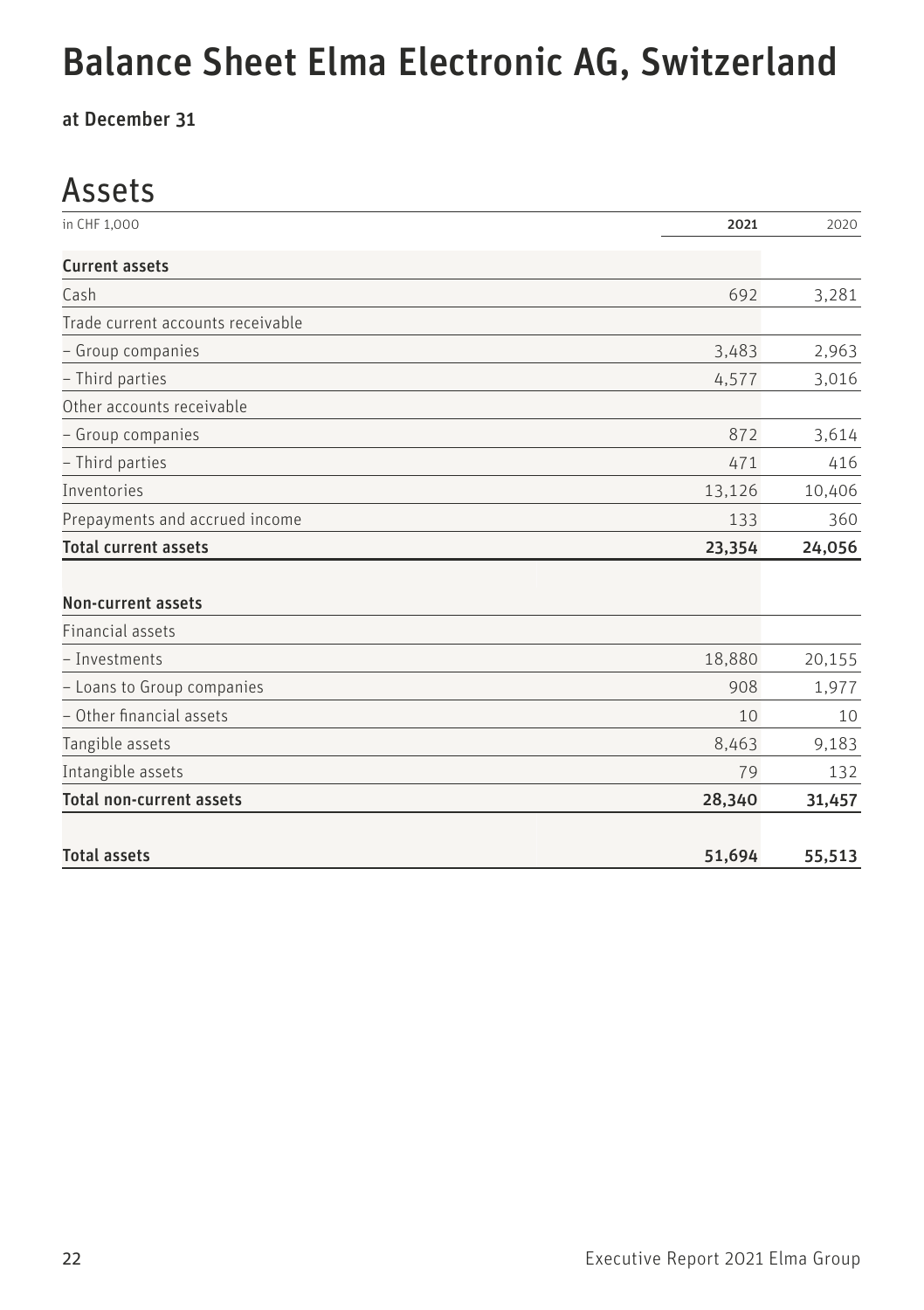# Balance Sheet Elma Electronic AG, Switzerland

at December 31

# Liabilities and equity

| in CHF 1,000                             | 2021   | 2020   |
|------------------------------------------|--------|--------|
| <b>Liabilities</b>                       |        |        |
| <b>Current liabilities</b>               |        |        |
| Short-term interest-bearing liabilities  | 2,286  | 6,716  |
| Trade accounts payable:                  |        |        |
| - Group companies                        | 800    | 572    |
| - Third parties                          | 2,182  | 1,817  |
| Other current liabilities:               |        |        |
| - Group companies                        | 216    | 4      |
| - Third parties                          | 758    | 215    |
| Accrued liabilities and deferred income  | 1,889  | 1,434  |
| <b>Total current liabilities</b>         | 8,131  | 10,758 |
| <b>Non-current liabilities</b>           |        |        |
| Non-current interest-bearing liabilities |        |        |
| - Bank debts                             | 8,500  | 10,786 |
| - Subordinated loan                      | 10,000 | 10,000 |
| Provisions                               | 458    | 24     |
| <b>Total non-current liabilities</b>     | 18,958 | 20,810 |
| <b>Total liabilities</b>                 | 27,089 | 31,568 |
| <b>Equity</b>                            |        |        |
| Share capital                            | 2,513  | 2,513  |
| Legal reserves                           |        |        |
| - Capital reserves                       | 7,311  | 7,311  |
| - Retained earnings                      | 1,077  | 1,077  |
| Free reserves                            | 5,899  | 5,899  |
| Retained earnings                        | 7,805  | 7,145  |
| <b>Total equity</b>                      | 24,605 | 23,945 |
| <b>Total liabilities and equity</b>      | 51,694 | 55,513 |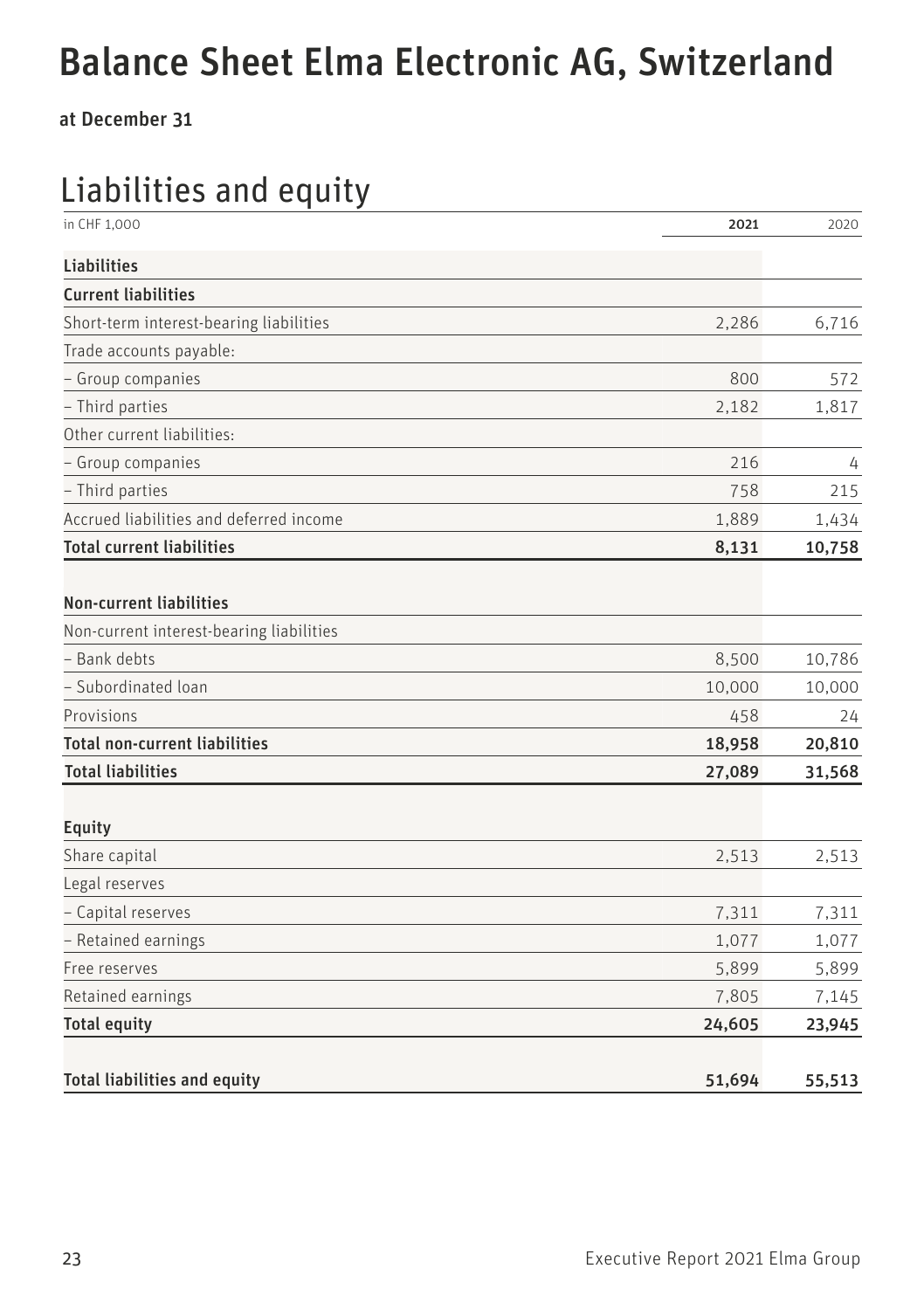# <span id="page-27-0"></span>Income Statement Elma Electronic AG, Switzerland

| in CHF 1.000                             | 2021      | 2020      |
|------------------------------------------|-----------|-----------|
| Net sales from goods and services        | 44,226    | 41,613    |
| Income from services                     | 2,756     | 2,745     |
| <b>Total income</b>                      | 46,982    | 44,358    |
| Material expenses                        | $-25,750$ | $-25,745$ |
| Personnel expenses                       | $-13,475$ | $-12,686$ |
| Other operating expenses                 | $-4,181$  | $-3,895$  |
| Depreciation                             | $-1,079$  | $-1,199$  |
| Other operating income                   | 462       | 294       |
| Gain from disposal of fixed assets       |           | 12        |
| <b>Operating income (EBIT)</b>           | 2,959     | 1,139     |
|                                          |           |           |
| Financial income                         | 53        | 183       |
| Financial expenses                       | $-443$    | $-532$    |
| Revaluation on investments               | $-1,275$  | $-250$    |
| Amortization of loans to Group companies | $-595$    |           |
| <b>Ordinary result</b>                   | 699       | 540       |
| Non-operating result                     | 43        | 240       |
| Net profit before taxes (EBT)            | 742       | 780       |
| Taxes                                    | $-82$     | $-53$     |
| Net profit                               | 660       | 727       |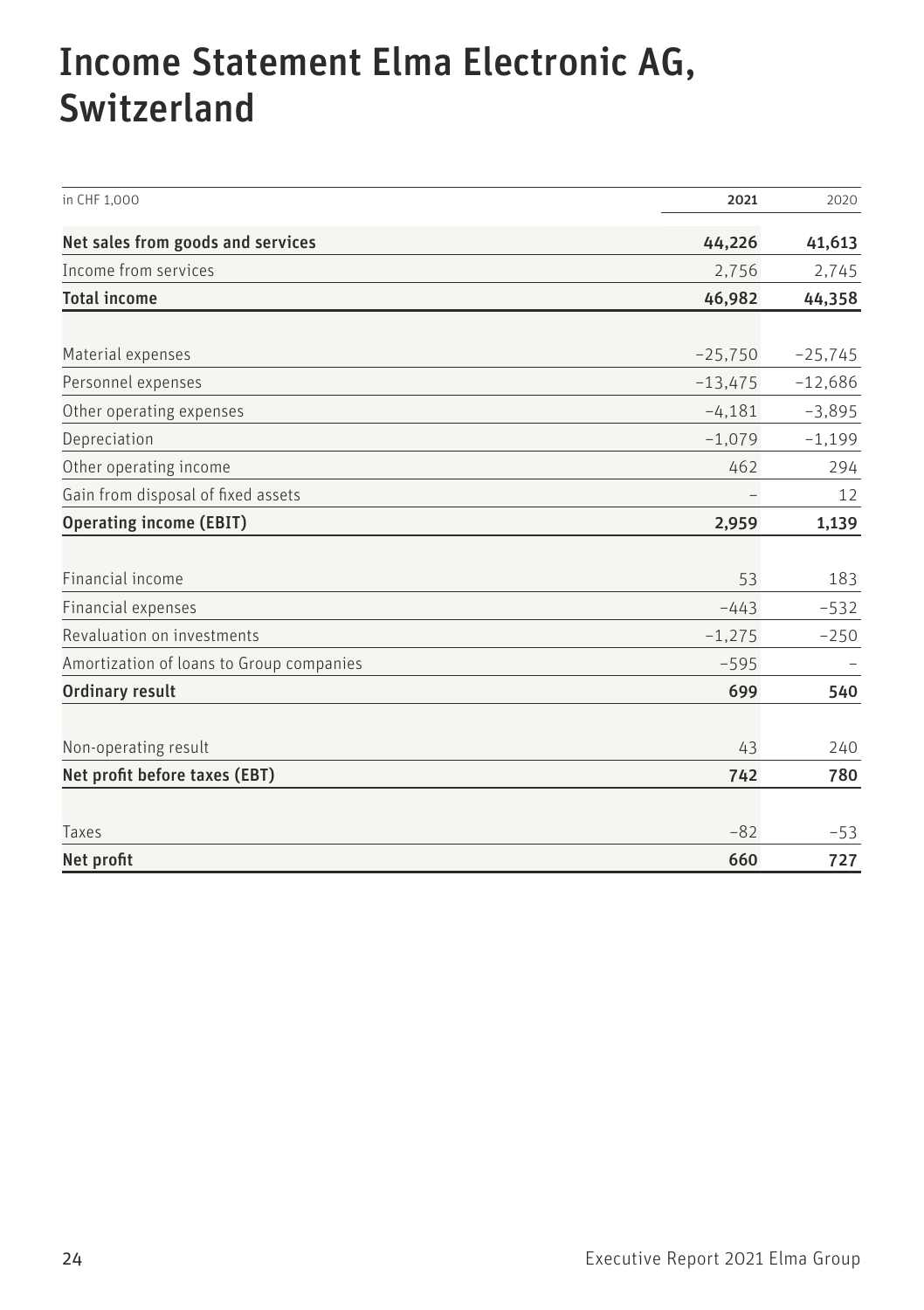# <span id="page-28-0"></span>Appropriation of Retained Earnings

# Retained earnings

| Retained earnings will be proposed to the Annual General Meeting<br>on April 21, 2022 as follows: | 2021<br>in CHF 1.000 | 2020<br>in CHF 1,000 |
|---------------------------------------------------------------------------------------------------|----------------------|----------------------|
| Retained earnings carried forward from previous year                                              | 7.145                | 6.418                |
| Net profit                                                                                        | 660                  | 727                  |
| <b>Retained earnings</b>                                                                          | 7,805                | 7.145                |

# Proposal of the Board of Directors

| for the appropriation of retained earnings  | 2021<br>Proposal of the<br>Board of Directors<br>in CHF 1,000 | 2020<br>Proposal of the<br>Board of Directors<br>in CHF 1,000 |
|---------------------------------------------|---------------------------------------------------------------|---------------------------------------------------------------|
| Retained earnings                           | 7,805                                                         | 7,145                                                         |
| Dividend distribution of CHF 2.00 per share | $-457$                                                        |                                                               |
| To be carried forward                       | 7,348                                                         | 7,145                                                         |
| <b>Retained earnings</b>                    | 7,348                                                         | 7,145                                                         |

Since the capital reserves have been reached, no further statutory reserves will be formed when distributing the dividend.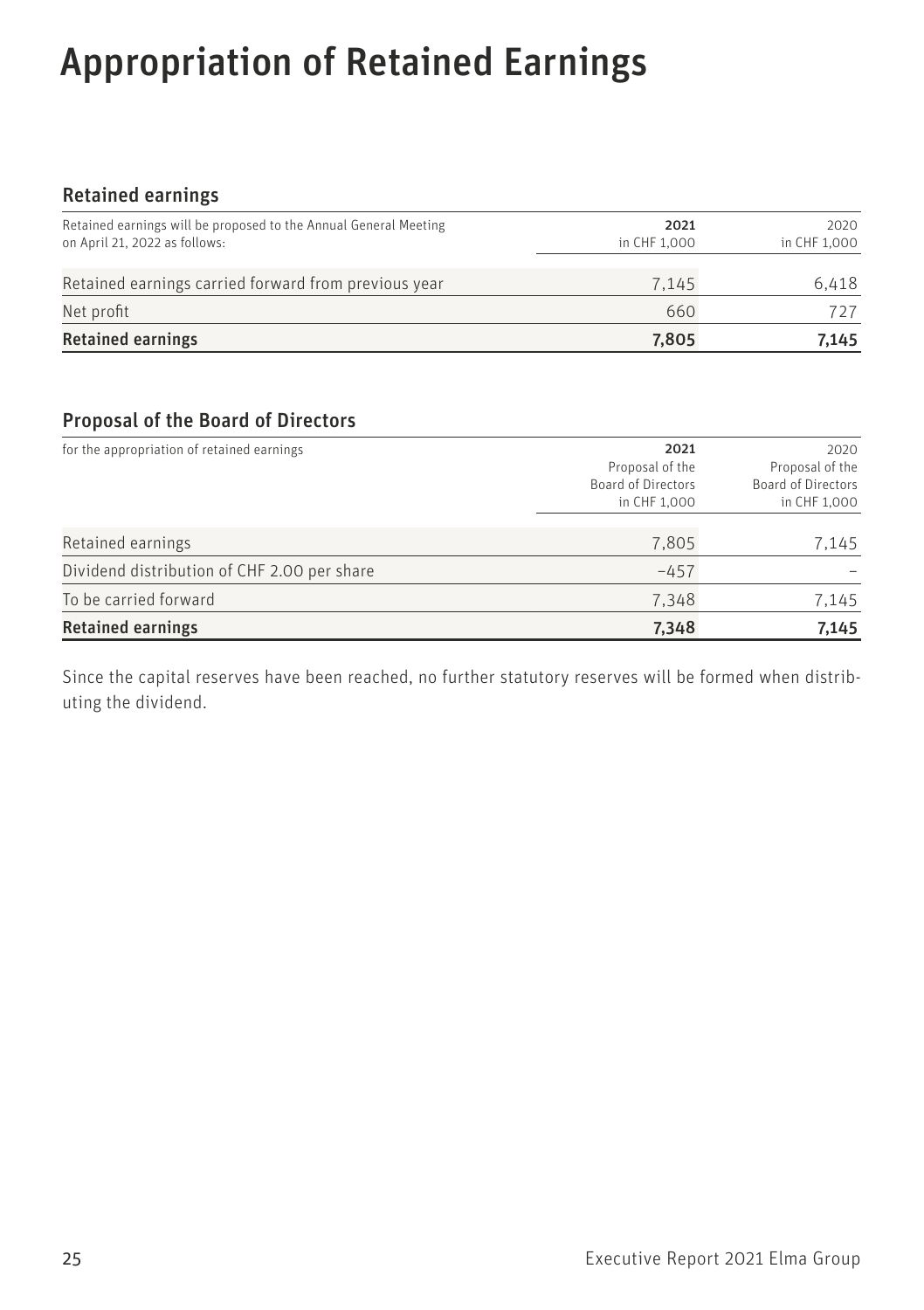# <span id="page-29-0"></span>Multi-Year Overview Elma Group

| in CHF 1,000                                                      | <b>Swiss GAAP FER</b> |          |           |          |          |
|-------------------------------------------------------------------|-----------------------|----------|-----------|----------|----------|
|                                                                   | 2021                  | 2020     | 2019      | 2018     | 2017     |
| Order income                                                      | 160,308               | 153,288  | 158,994   | 148,626  | 143,201  |
| Net sales                                                         | 149,277               | 147,036  | 151,155   | 145,981  | 143,978  |
| EBITDA                                                            | 12,280                | 9,938    | 9,552     | 10,221   | 9,687    |
| EBITA                                                             | 9,053                 | 6,555    | 6,408     | 7,236    | 6,951    |
| EBIT                                                              | 9,053                 | 6,555    | 6,408     | 7,236    | 6,951    |
| Net profit                                                        | 7,539                 | 5,584    | 5,111     | 5,613    | 3,009    |
| in % of average equity (ROE)                                      | 16.2                  | 13.5     | 13.5      | 16.9     | 10.3     |
| Depreciation of tangible assets                                   | 3,021                 | 3,258    | 3,057     | 2,780    | 2,517    |
| Amortization of intangible assets                                 | 206                   | 126      | 87        | 204      | 219      |
| Investments in tangible assets                                    | 1,718                 | 1,872    | 14,175    | 2,448    | 3,166    |
| Investments in intangible assets                                  | 1,740                 | 1,348    | 44        | 1        | 86       |
| Cash flow from operating activities                               | 5,739                 | 10,326   | 7,774     | 5,713    | 4,815    |
| Cash flow from investment activities                              | $-3,087$              | $-2,919$ | $-14,206$ | $-2,393$ | $-3,186$ |
| Free cash flow                                                    | 2,652                 | 7,407    | $-6,432$  | 3,320    | 1,629    |
| Cash flow from financing activities                               | $-6,686$              | $-3,713$ | 6,837     | $-3,823$ | 911      |
| Non-current assets                                                | 28,087                | 27,439   | 28,886    | 18,387   | 19,395   |
| thereof tangible assets                                           | 22,137                | 23,426   | 26,131    | 15,469   | 15,908   |
| Current assets                                                    | 69,493                | 64,364   | 65,184    | 63,445   | 66,164   |
| thereof cash and cash equivalents                                 | 6,496                 | 10,619   | 7,223     | 6,905    | 7,416    |
| Balance sheet total                                               | 97,580                | 91,803   | 94,070    | 81,832   | 85,559   |
| Equity                                                            | 50,577                | 42,591   | 40,071    | 35,865   | 30,460   |
| in % of balance sheet total                                       | 51.8                  | 46.4     | 42.6      | 43.8     | 35.6     |
| Non-current liabilities                                           | 19,973                | 21,823   | 23,797    | 19,013   | 20,792   |
| Current liabilities                                               | 27,030                | 27,389   | 30,201    | 26,954   | 34,307   |
| Total financial liabilities                                       | 20,786                | 27,502   | 31,209    | 24,383   | 28,216   |
| Net financial debts (financial liabilities<br>less cash balances) | 14,290                | 16,883   | 23,986    | 17,478   | 20,800   |
| ROCE (EBIT/Capital Employed) in %                                 | 12.8                  | 10.2     | 10.0      | 13.2     | 13.6     |
| Indebtedness factor (net interest-bearing<br>liabilities/EBITDA)  | 1.2                   | 1.7      | 2.5       | 1.7      | 2.1      |
| Headcount (FTE) end year                                          | 805                   | 778      | 773       | 766      | 735      |
| Headcount (FTE) average                                           | 783                   | 772      | 773       | 751      | 725      |
| Net sales per employee (average)                                  | 191                   | 191      | 196       | 194      | 198      |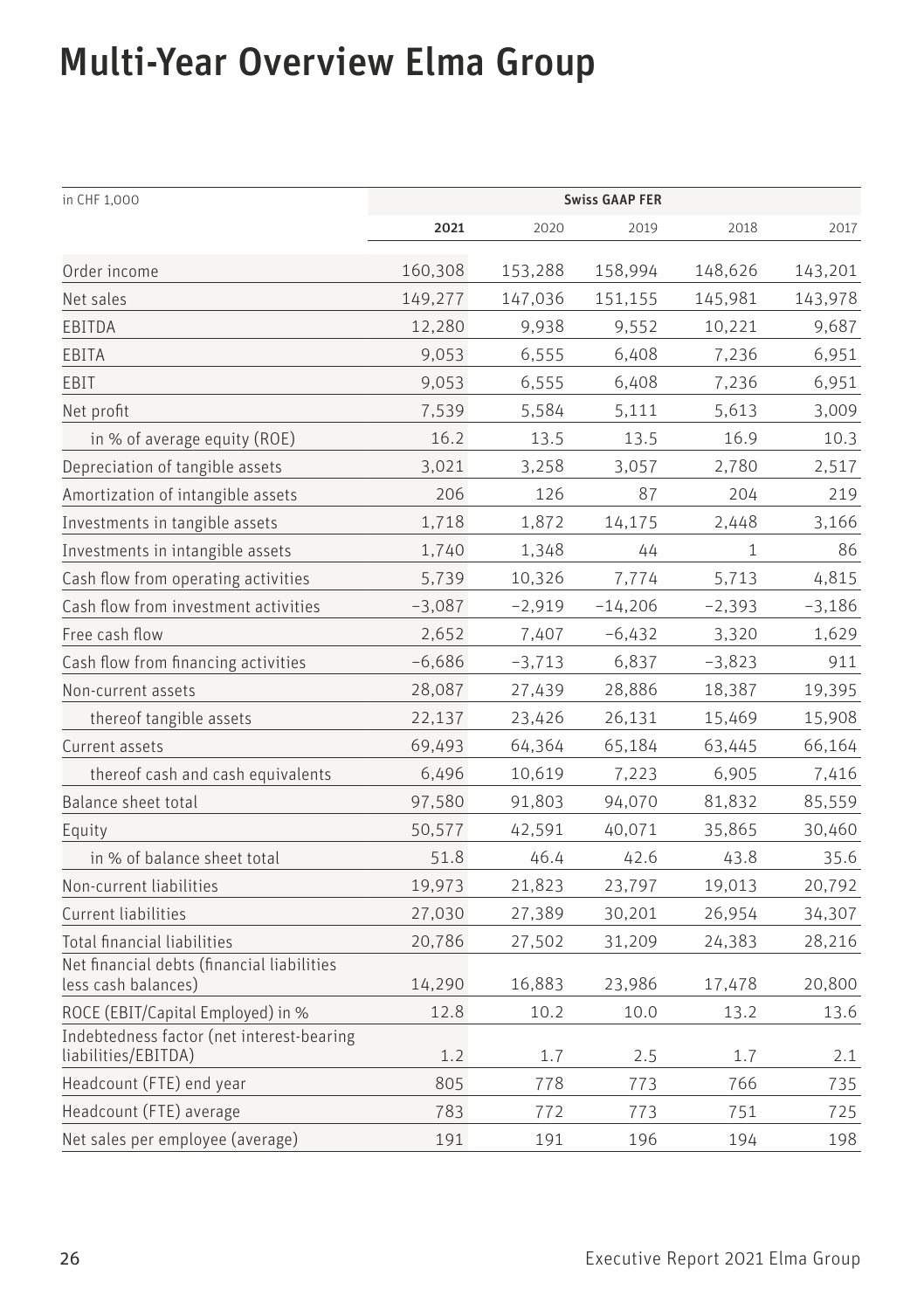# <span id="page-30-0"></span>Alternative Performance Measures

## Order Income

The order income includes deliveries within the next six months. Call orders are only disclosed if the partial delivery is scheduled within the next six months.

# EBITDA (Earnings before Interest, Income Taxes, Depreciation and Amortization)

Earnings before Interest, Income Taxes as well as Depreciation and Amortization on fixed assets and intangible assets. In 2021, the depreciation amounted to a total of CHF 3.2 million (previous year: CHF 3.3 million).

# EBITA (Earnings before Interest, Income Taxes and Amortization)

Earnings before Interest, Income Taxes and Amortization on intangible assets

# EBIT (Earnings before Interest and Income Taxes)

Operating result, i.e. net sales less cost of goods sold, sales and administrative expenses as well as other operating expenses plus other operating income before financial result, non-operating result and income taxes

## ROE (Return on Equity)

Return on equity, i.e. net profit divided by the average equity

## Net debts

Short-term and long-term interest-bearing financial liabilities minus cash

## Free Cash Flow

Cash flow from operating activities minus cash flow from investing activities

### ROCE (Return On Capital Employed)

EBIT/(capital employed [=total assets – current liabilities]) in%

### Net debts ratio

Net financial debts /EBITDA

## Adjusted for currency effects

Order income and net sales are also shown adjusted for currency effects. Foreign currency effects are adjusted by converting orders and net sales for the current reporting period using the average exchange rates for the same period in the previous year.

### Stock market capitalization

The stock market capitalization is equivalent to the share closing price, multiplied by the number of shares on the reporting date.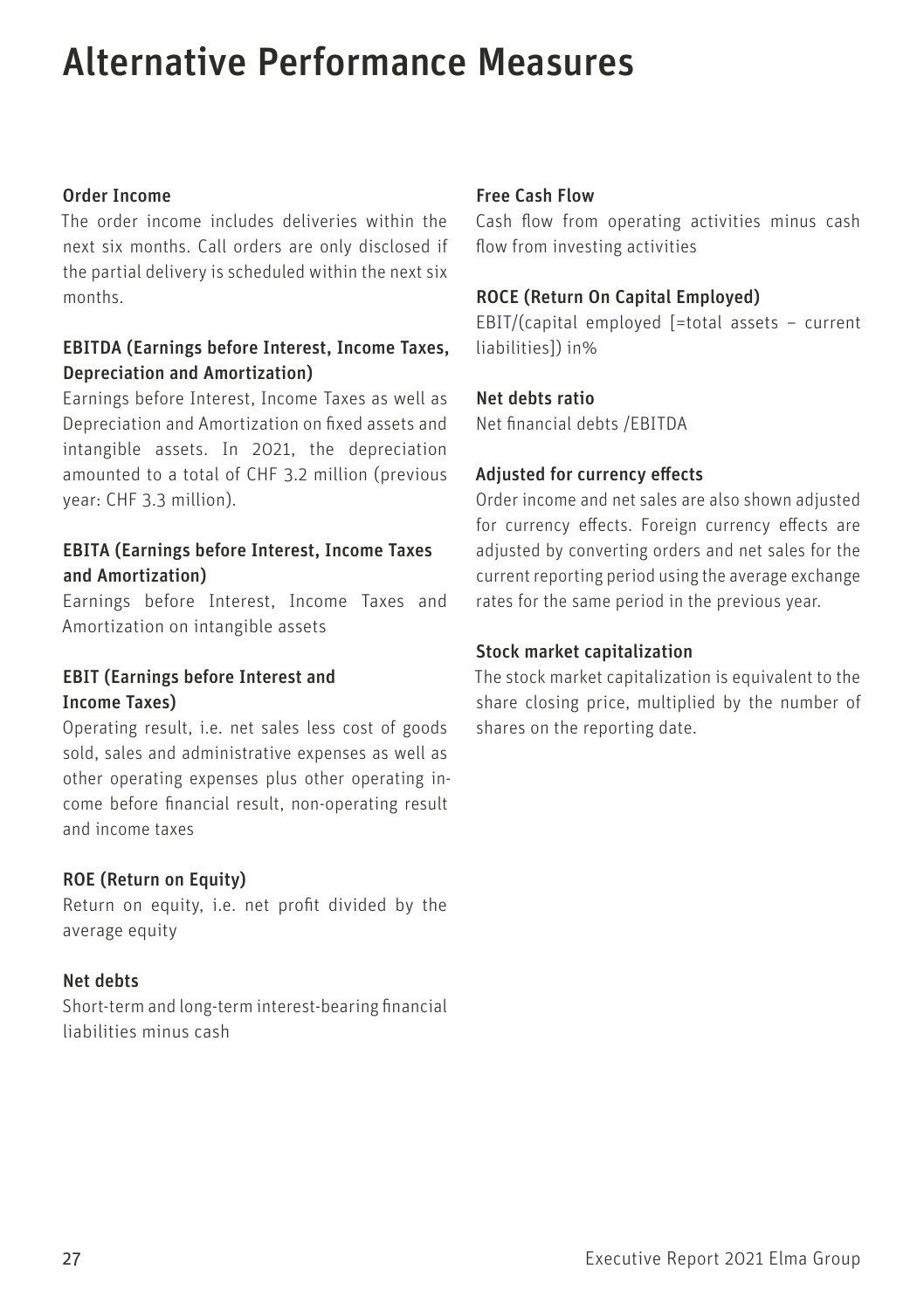# <span id="page-31-0"></span>Group Companies

### Switzerland

Elma Electronic AG Hofstrasse 93 8620 Wetzikon Phone +41 44 933 41 11 sales@elma.ch

### Romania

Elma Electronic Romania SRL Chis¸oda, DN 59 Km 8 + 550 m 307221 Judet¸ Timis¸ Phone +40 374 480 400 info@elma.ro

### Germany

Elma Electronic GmbH Stuttgarter Strasse 11 75179 Pforzheim Phone +49 7231 97 340 info@elma.de

## Israel

Elma Electronic Israel Ltd. 34, Modi'in St. I.Z. Sgula Petach-Tikva 4927177 Phone +972 3 930 5025 sales@elma.co.il

### France

Elma Electronic France SASU Parc des Forges 16 rue Hannah Arendt 67200 Strasbourg Phone +33 437 06 21 10 sales@elma-electronic.fr

### Great Britain

Elma Electronic UK Ltd. Solutions House Fraser Road Priory Business Park Bedford MK44 3BF Phone +44 1234 838 822 sales@elma.co.uk

### China

Elma Electronic Technology (Shanghai) Co., Ltd. Building #11, No 198, Chang Jian Road Bao Shan District Shanghai 200949 Phone +8621 586 65 908 sales@elmachina.com

## Singapore

Elma Asia Pacific Pte. Ltd. 8 Ubi Road 2 #07–14 Zervex Building Singapore 408538 Phone +65 6479 8552 salesap@elma.com.sg

### India

Elma Electronic Private Ltd. Green Arch, 1st Main 3rd Phase, J.P. Nagar Bangalore 560078 Phone +91 080 6772 4200 idc@elma.com

# USA

# Headquarters

Elma Electronic Inc. 44350 Grimmer Blvd. Fremont, CA 94538 Phone +1 510 656 3400 sales@elma.com

Optima Stantron Corp. 2305 New Point Parkway Lawrenceville, GA 30043 Phone +1 770 496 4000 sales@optimastantron.com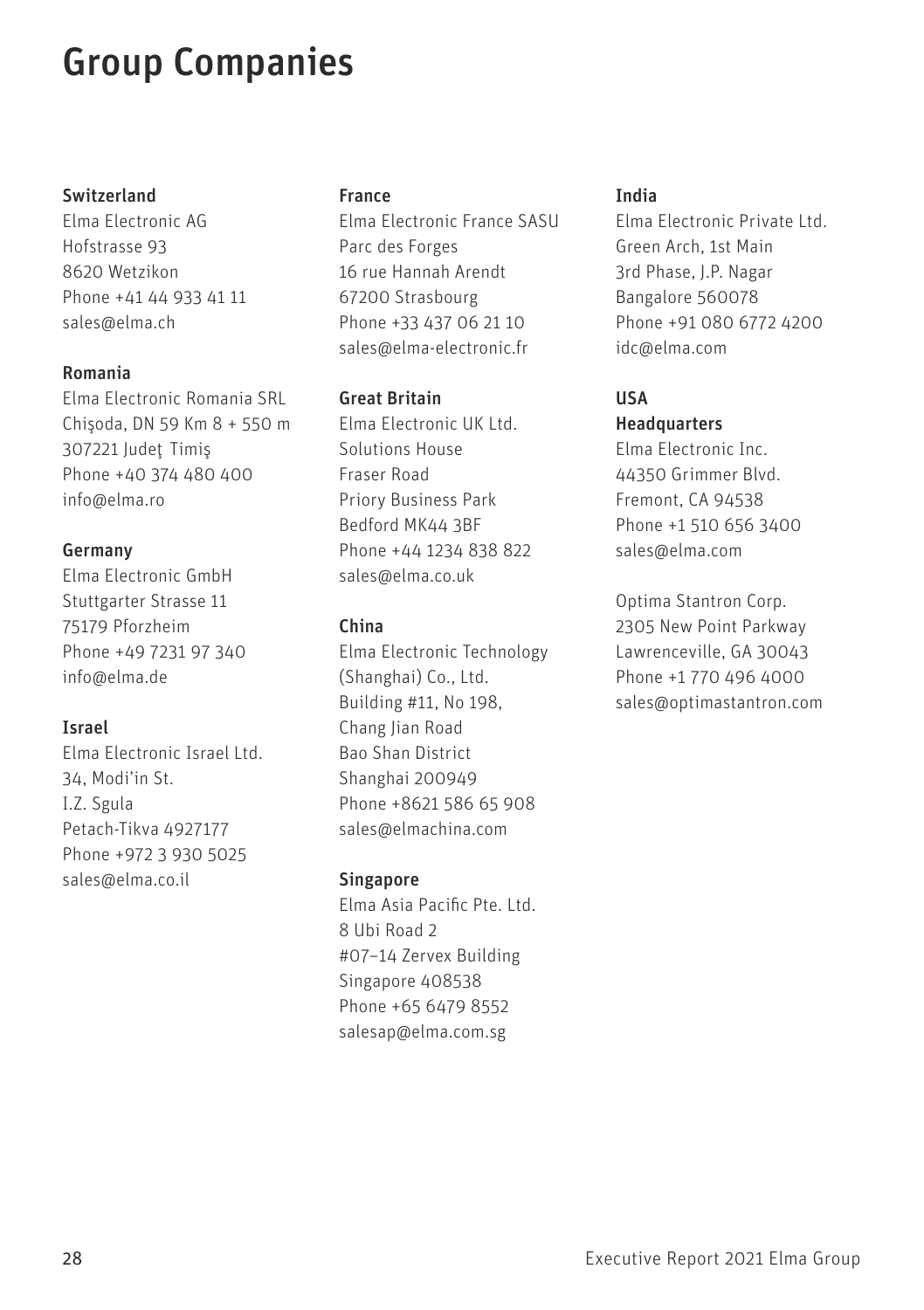# <span id="page-32-0"></span>Contact

#### Elma Electronic AG

Hofstrasse 93 CH-8620 Wetzikon Phone +41 933 41 11 [www.elma.com](http://www.elma.com)

Investor Relations Edwin Wild, CFO Phone +41 44 933 42 45

#### Shareholders' Register

Jasmine Loetscher Phone +41 44 933 42 91

# Agenda

April 21, 2022 Annual General Meeting

August 15, 2022 Half-Year Report at June 30

# Annual Report 2021

The Annual Report 2021 is available as full report or as an executive summary. The full version of the Annual Report is available in German language only and is binding. It is only online. The Executive Report is available in German and English. Both documents can be downloaded from our website at<http://www.elma.com/en/investors/reports/>

# Explanation of statements about the future

This Annual Report contains statements about what the future might hold for Elma, and these are of course subject to uncertainties and risks. The reader must therefore bear in mind that statements of this kind may ultimately be at variance to actual events occurring at a future date. These statements about future prospects take the form of projections of potential developments. All statements about the future are based on data available to Elma at the time this Annual Report was being produced. Elma does not accept any obligation for updating the statements about future prospects contained in this Annual Report to reflect new information, future events or similar developments.

# Imprint

Publisher Elma Electronic AG, Wetzikon, [www.elma.com](http://www.elma.com) Concept and implementation Linkgroup AG, Zurich, [www.linkgroup.ch](http://www.linkgroup.ch) Tolxdorff Eicher, Horgen, [www.tolxdorffeicher.ch](http://www.tolxdorffeicher.ch) Editorial Elma Electronic AG, Wetzikon, [www.elma.com](http://www.elma.com)

© Elma Electronic AG 2022